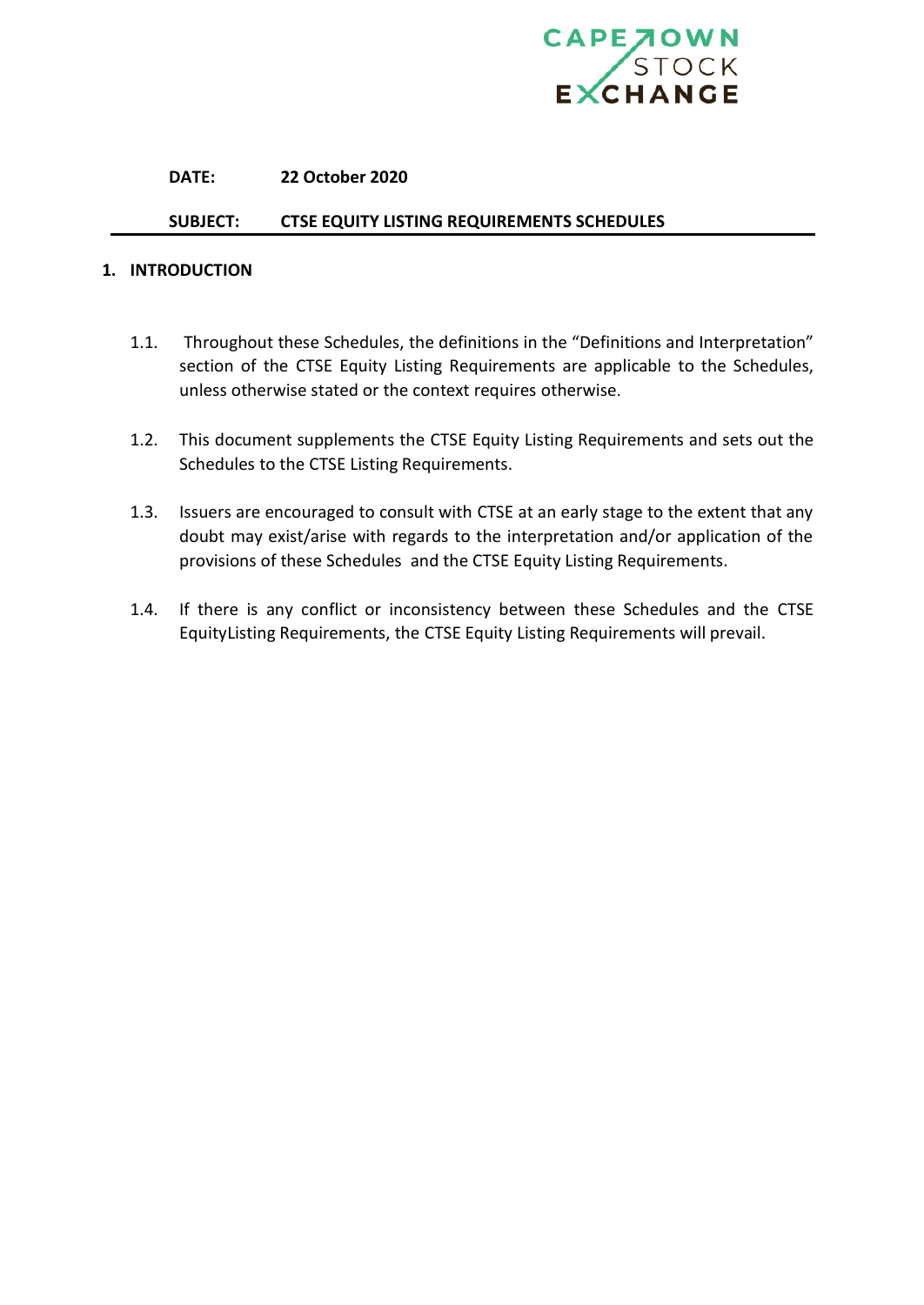

## **SCHEDUE 1: APPLICATION FOR ADMISSION OF SECURITIES TO LISTING**

This form of application for admission of Securities to Listing should be suitably adapted for an Issuer, which is not a Company, and must be transposed on to the Issuer's letterhead.

In the event of an Applicant it must be lodged in draft form with the initial application documents and which draft must be executed at least 3 (THREE) BUSINESS DAYS prior to the consideration of the application by the Issuer Regulation Committee.

## **[ON THE ISSUER'S LETTERHEAD]**

To: Issuer Regulation Committee

Cape Town Stock Exchange (Pty) Ltd ("**CTSE**")

# **[DATE]**

...................................................................................................................................................

[insert name of Issuer] ("**the Issuer**") hereby applies for the Securities detailed below to be admitted to the Official List subject to the Listing Requirements.

## **Details of Issuer and Securities:**

**1.** Preferred Security symbol code (Symbol) – 3 (three) characters for non-Restricted Securities, and 4 (four) characters for Restricted Securities (Issuer can only choose (subject to CTSE confirming the availability of the code) upon the initial Listing of the Securities, thereafter the code will be fixed for a class of Securities)

**2.** Security abbreviated name – this can be the same as the Issuer/Company name (Issuer can only choose (subject to CTSE confirming the availability) upon the initial Listing of the Securities, thereafter the abbreviated name will be fixed for a class of Securities)

…………………………………………………………………………………………………………………………………………………………...

…………………………………………………………………………………………………………………………………………………………...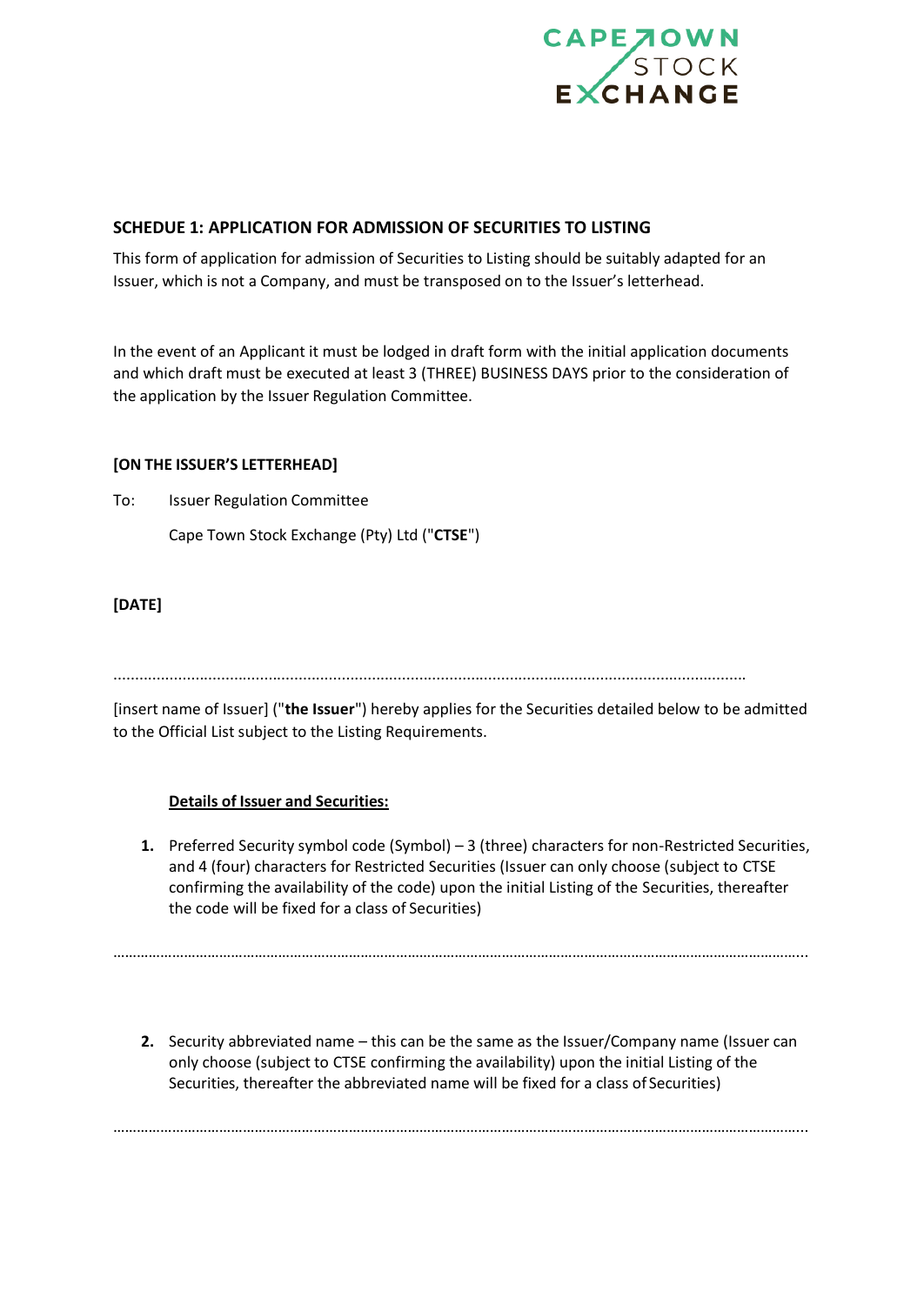

|    | 3. ISIN                                                                                                                                                                              |
|----|--------------------------------------------------------------------------------------------------------------------------------------------------------------------------------------|
|    | 4. Restricted Securities - indicator Y or N                                                                                                                                          |
|    | 5. Issued Date                                                                                                                                                                       |
|    | 6. Listing Date                                                                                                                                                                      |
|    | 7. Current authorised capital of each class of Securities [including the number of each class of<br>Securities as well as the value of such Securities (par value or no par value)]: |
|    | 8. Current issued capital of each class of Securities (including the number of Securities held in<br>treasury):                                                                      |
| 9. | Description of the class of Securities being the subject of this application:                                                                                                        |

…………………………………………………………………………………………………………………………………………………………...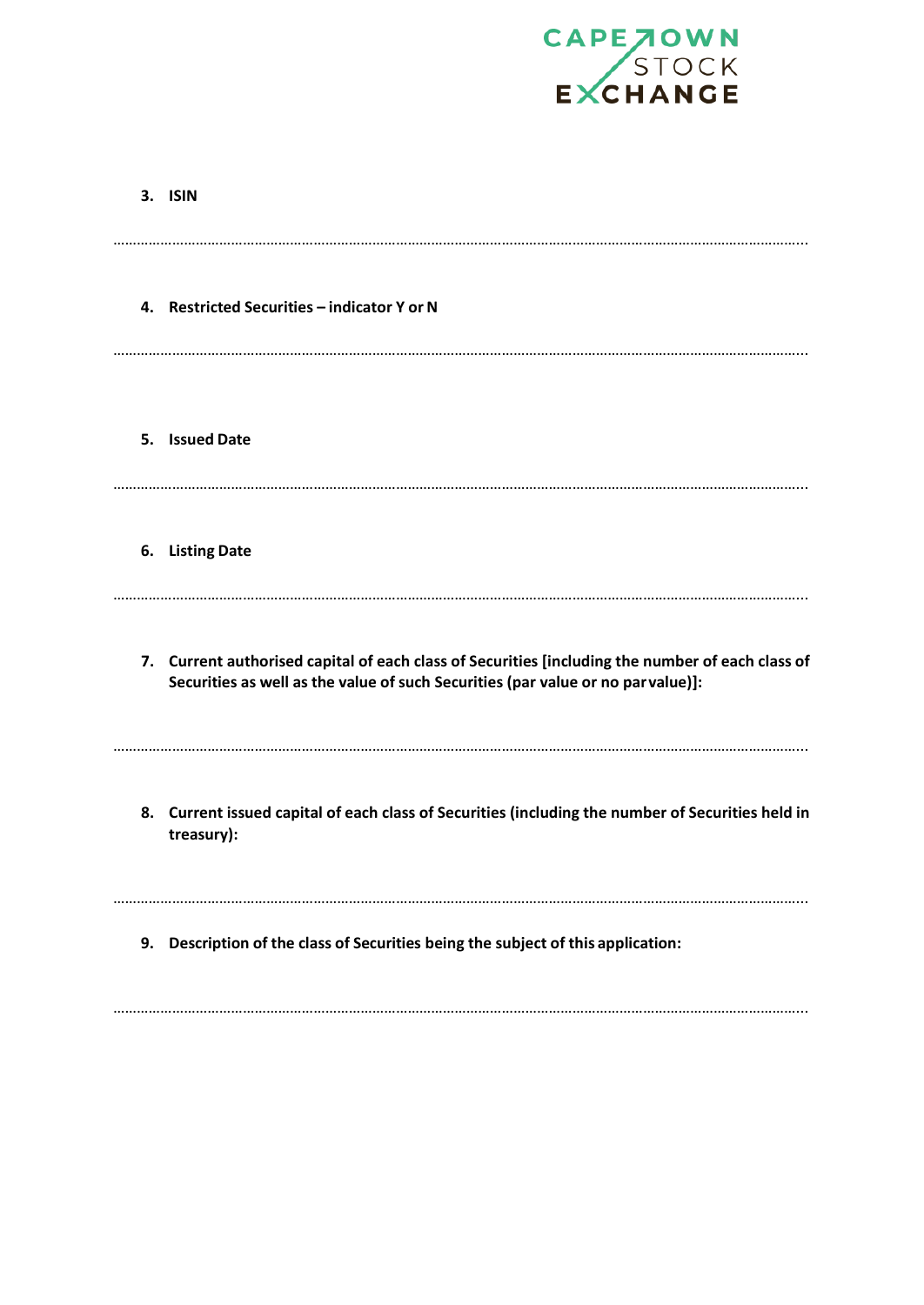

| Securities being the subject matter of this application: |                                                                                                                           |                                                                                                         |  |  |  |  |  |  |  |
|----------------------------------------------------------|---------------------------------------------------------------------------------------------------------------------------|---------------------------------------------------------------------------------------------------------|--|--|--|--|--|--|--|
|                                                          | 10. Number of Securities                                                                                                  |                                                                                                         |  |  |  |  |  |  |  |
|                                                          | 11. Issue price                                                                                                           |                                                                                                         |  |  |  |  |  |  |  |
|                                                          | [insert particulars of method of Listing]                                                                                 | 12. The Securities for which application is now made are proposed to be Listed by way of                |  |  |  |  |  |  |  |
|                                                          | the previous 6 (six) months, now or in the near future?                                                                   | 13. The subject of an application for Listing on another Recognised Exchange(s) either within<br>YES\NO |  |  |  |  |  |  |  |
|                                                          | If yes, state details of such Listing including the date of Listing on the Recognised<br>Exchange(s) and the issue price: |                                                                                                         |  |  |  |  |  |  |  |
|                                                          |                                                                                                                           |                                                                                                         |  |  |  |  |  |  |  |
|                                                          |                                                                                                                           |                                                                                                         |  |  |  |  |  |  |  |
|                                                          |                                                                                                                           | 14. Please give details of renounceable document (where applicable):                                    |  |  |  |  |  |  |  |
|                                                          | Type of document:                                                                                                         |                                                                                                         |  |  |  |  |  |  |  |
| ii.                                                      | Proposed date of issue:                                                                                                   |                                                                                                         |  |  |  |  |  |  |  |
| iii.                                                     | Last day of splitting:                                                                                                    |                                                                                                         |  |  |  |  |  |  |  |
|                                                          | a) Nil paid:                                                                                                              |                                                                                                         |  |  |  |  |  |  |  |
|                                                          | b) Partly paid:                                                                                                           |                                                                                                         |  |  |  |  |  |  |  |
|                                                          | c) Fully paid:                                                                                                            |                                                                                                         |  |  |  |  |  |  |  |
| iv.                                                      | Last day for renunciation:                                                                                                |                                                                                                         |  |  |  |  |  |  |  |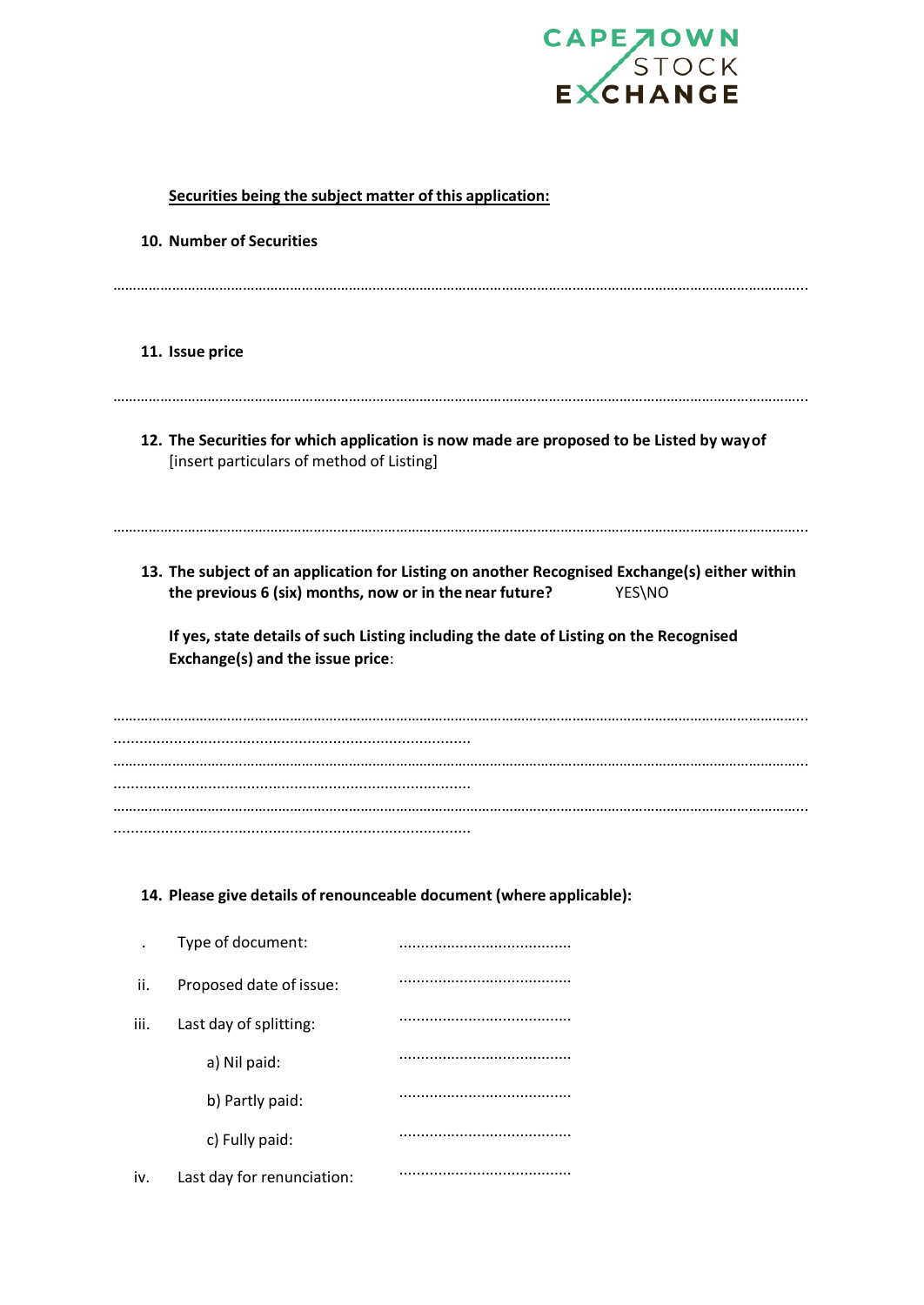

## **15. Is this a Related Party Transaction?** YES/NO

Explain the relationship with the Related Party:

…………………………………………………………………………………………………………………………………………………………...

## **16. The following supporting documentation must be attached to the application, to the extent applicable**:

- (a) The categorisation calculation per the Listing Requirements.
- (b) In the case of Securities being issued in consideration for an acquisition of assets, proof of ownership by the acquirer of the assets being acquired.
- (c) In the case of an issue of Securities for cash, confirmation that the subscription consideration in relation to the issue of the Securities have been received in full by the Issuer.
- (d) Board resolution (or an equivalent thereof) authorising the application for the Listing and the payment of the Listing fee, which resolution (or equivalent thereof) must include:
	- i. the number of Securities for which application is made;
	- ii. the issue price at which the Securities will be issued;
	- iii. the parties to whom the Securities will be issued;
	- iv. an anticipated Listing date; and
	- v. authorising the signature ofthis application (which applicationmust be signed by a Director, the Company Secretary and an Issuer Agent).
- (e) Shareholder resolution, if applicable.

In the event of an extract of resolutions being provided per paragraph (d) and/or (e) above, such extract must be certified by the Company Secretary of the Issuer confirming that it is a true copy of the resolutions originally approved.

## **17. Declaration**

We acknowledge our obligations under the Listing Requirements. Accordingly we declare that:

- (a) all the relevant conditions for Listing in the Listing Requirements which are required to be fulfilled prior to application being submitted have been fulfilled in relation to the Issuer and the Securities for the admission of which application is nowmade;
- (b) all information required to be included in the Listing Particulars have been included therein, or, if the final version has not yet been submitted (or approved), will be included therein before it is so submitted;
- (c) all the supporting documents and information required to be included in the application have been or will be supplied in accordance with the Listing Requirements and all other requirements of CTSE in respect of the application have been or will be complied with; and
- (d) there are no other facts bearing on the Issuer's application for Listing and permission to deal in such Securities which, in our opinion, should be disclosed to CTSE.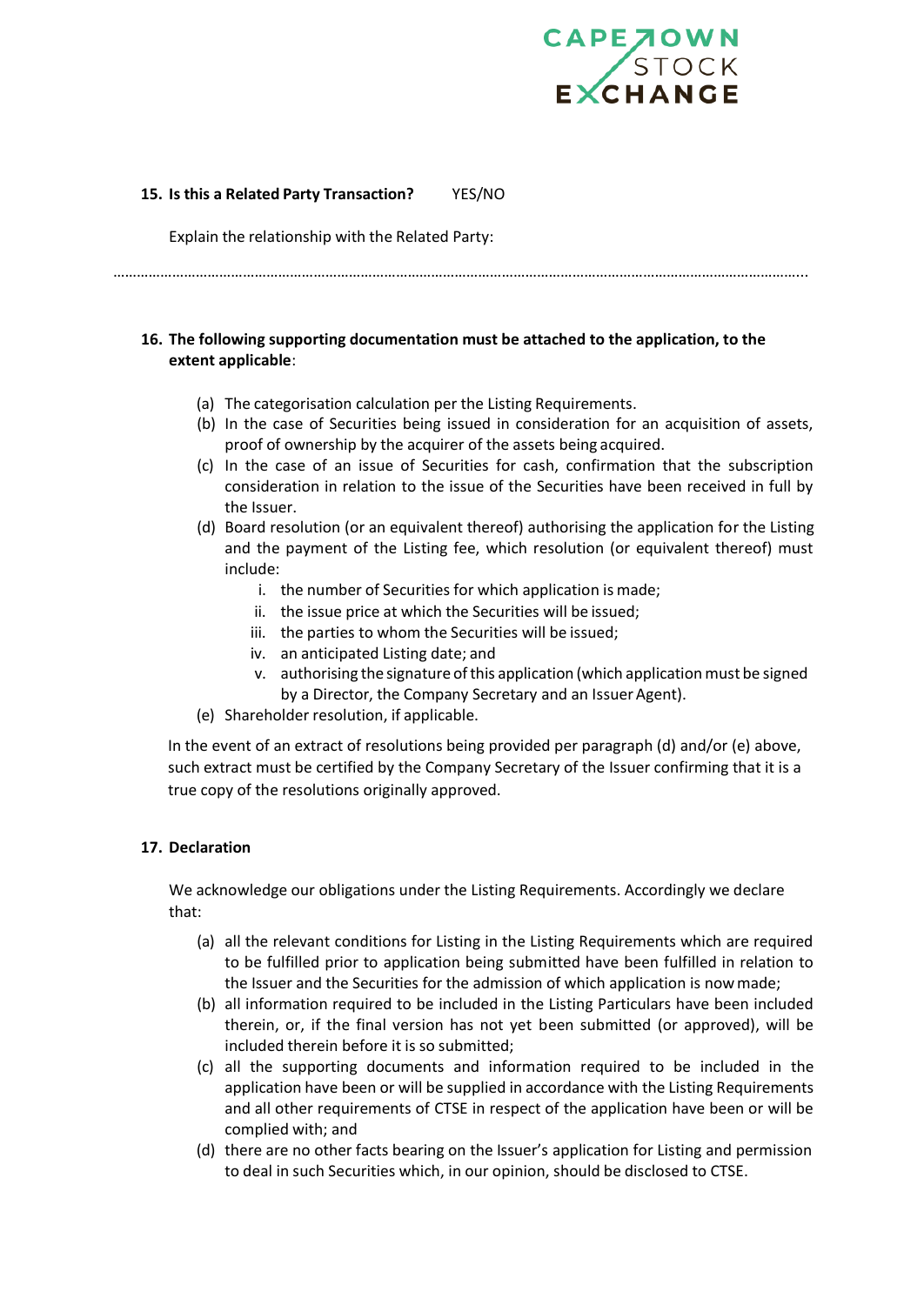

## **18.** We hereby undertake to:

- (1) comply with the Listing Requirements in all respects;
- (2) ensure that all our electronic devices and/or systems have updated anti-virus programmes installed;
- (3) ensure that any document to be loaded onto the CTSE portal is scanned and checked as being virus free before uploading the document onto the portal; and
- (4) keep our login details secure and that the login details are only given to parties authorised to access the CTSE portals on behalf of the Issuer. Notwithstanding, the granting of the login details to such a person/s, the Issuer is not absolved from any liability in terms of the Listing Requirements and shall bear responsibility for such a person's actions.

Signed

…………………………………………………………………………………………………………………………………………………………...

[Name of signatory] in his/her capacity as Director or Company Secretary or other duly authorised officer for and on behalf of [Issuer's name to be inserted]

…………………………………………………………………………………………………………………………………………………………...

Signed

. The contract of the contract of the contract of the contract of the contract of the contract of the contract of the contract of the contract of the contract of the contract of the contract of the contract of the contrac

[Name of signatory] in his capacity as Issuer Agent/The Director/officer/employee performing the functions of the Issuer Agent

Name:

…………………………………………………………………………………………………………………………………………………………...

Telephone Number:

…………………………………………………………………………………………………………………………………………………………...

Email:

…………………………………………………………………………………………………………………………………………………………...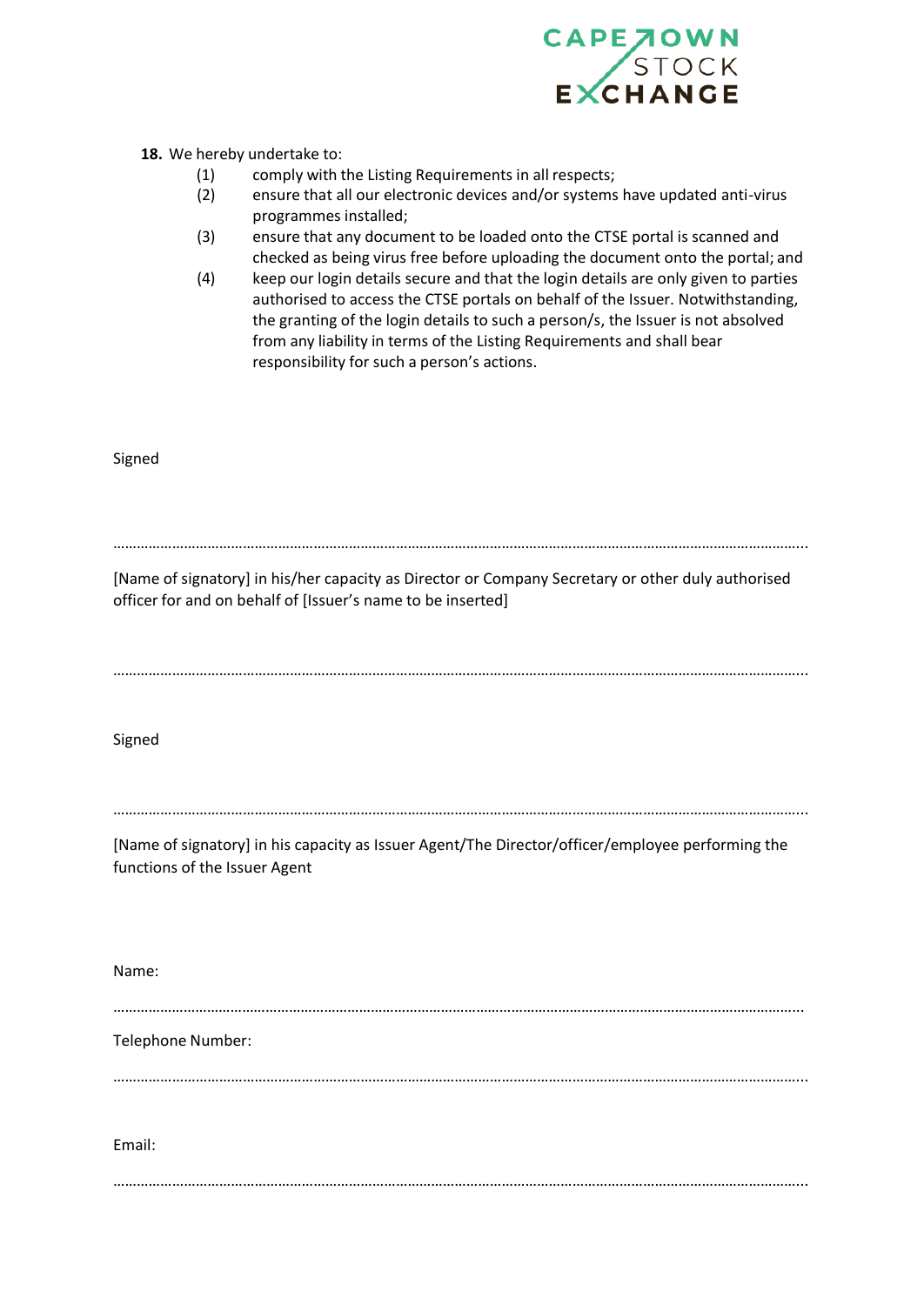

# **SCHEDULE 2: ISSUER AGENT'S DECLARATION**

|          | [ON THE ISSUER'S LETTERHEAD OR THE ISSUER AGENT'S LETTERHEAD] |
|----------|---------------------------------------------------------------|
| To:      | <b>Issuer Regulation Committee</b>                            |
|          | Cape Town Stock Exchange (Pty) Ltd.                           |
| ('CTSE") |                                                               |
| [DATE]   |                                                               |
|          | The undersigned request that CTSE will allow                  |
|          | (number) Securities                                           |
|          |                                                               |
|          | (issue price)                                                 |
| Each     |                                                               |
|          | (name of Issuer)                                              |
|          | to be admitted to the Official List                           |
|          | (listing date)                                                |
|          | Type of issue for which the application is being made:        |

…………………………………………………………………………………………………………………………………………………………...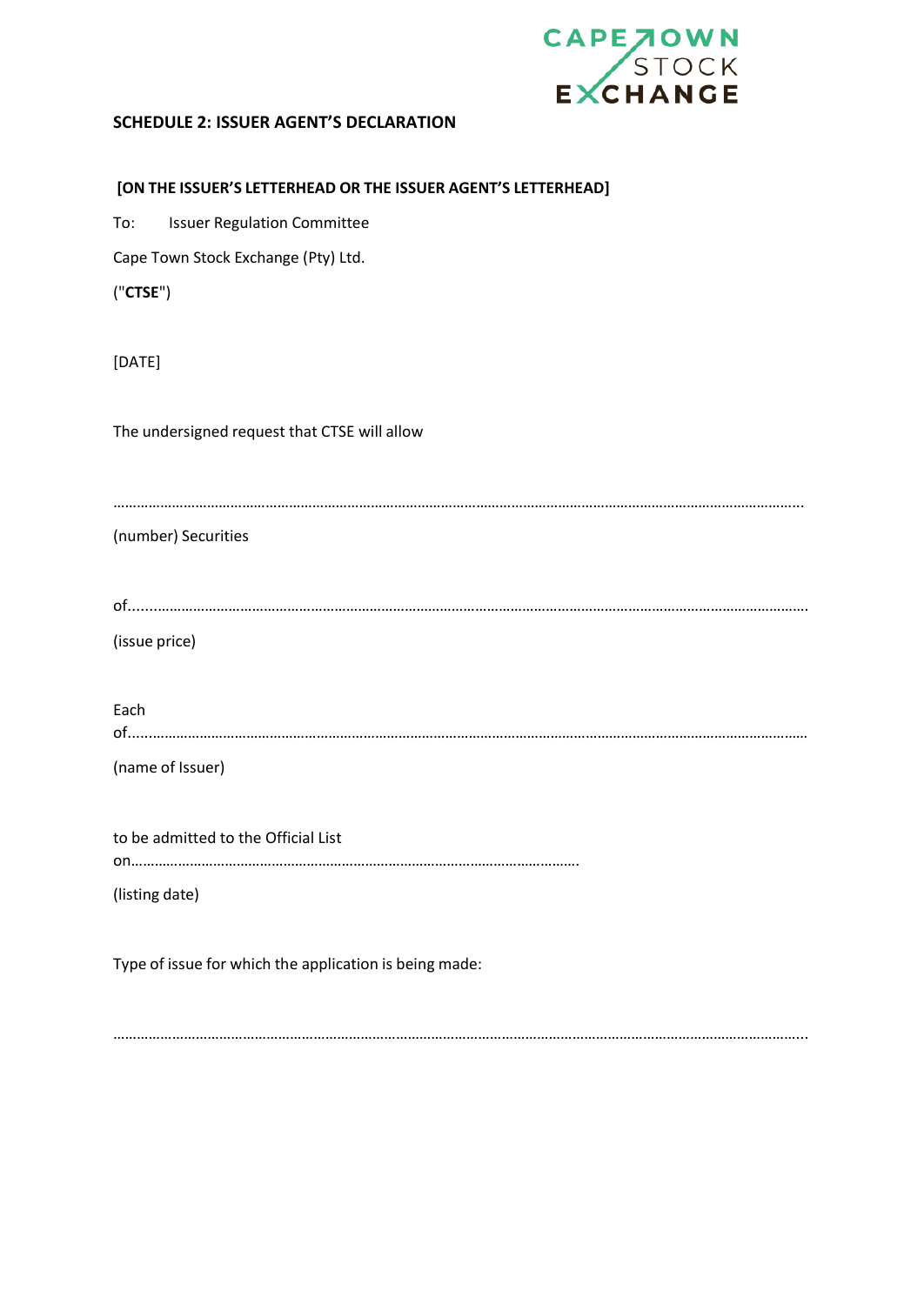

an officer/employee/Director of the above Issuer appointed as the Issuer Agent an officer/employee/Director performing the functions of the Issuer Agent not employed by the Issuer [delete that which is not applicable], am duly authorised to give this declaration, hereby confirm that I have satisfied myself to the best of my knowledge and belief, having made due and careful enquiry of the Issuer and its advisers, that:

..................................................................................................................................................................

- (a) all the documents required by the Listing Requirementsto be included in the application for Listing have been supplied to CTSE;
- (b) all the conditions for Listing and other requirements of the Listing Requirements have been complied with;
- (c) there are no matters other than those disclosed in the Listing Particulars or otherwise in writing to CTSE which should be taken into account by CTSE and the Issuer Regulation Committee in considering the suitability for Listing of the Securities for which application is beingmade;
- (d) the Directors of the Issuer appreciate and understand the nature of their responsibilities and will honour their obligations under the Listing Requirements and the Listing Undertaking; and
- (e) the Issuer is not in breach of the Listing Requirements.

Should any further Material information come to my notice before the approval of Listing, the Issuer Agent will immediately inform CTSE.

I hereby undertake to comply with all duties and responsibilities in terms of the Listing Requirements.

I hereby acknowledge that if CTSE finds that I have been in breach of my responsibilities under the Listing Requirements or this declaration, then CTSE may censure me or refuse to allow me to act as an Issuer Agent and/or employee/officer/Director of the Issuer Agent by removing me as an Issuer Agent from the register of approved Issuer Agents or suspend our Issuer Agent and/or the officer/Director/employee performing the functions of the Issuer Agent membership of CTSE and thatCTSE may publicise the fact that it has done so and the reasons for its actions.

I undertake to:

- (a) confirm that all our electronic devices systems have updated anti-virus programmesinstalled;
- (b) ensure that any document to be loaded onto the CTSE portal is scanned and checked as being virusfree before uploading the document onto the portal; and
- (c) keep our login details secure and that the login details are only given to parties authorised to access the CTSE portals. Notwithstanding, the granting of the login details to such a person/s, the Issuer Agent is not absolved from any liability in terms of the Listing Requirements and shall bear responsibility for such a person's actions.

I,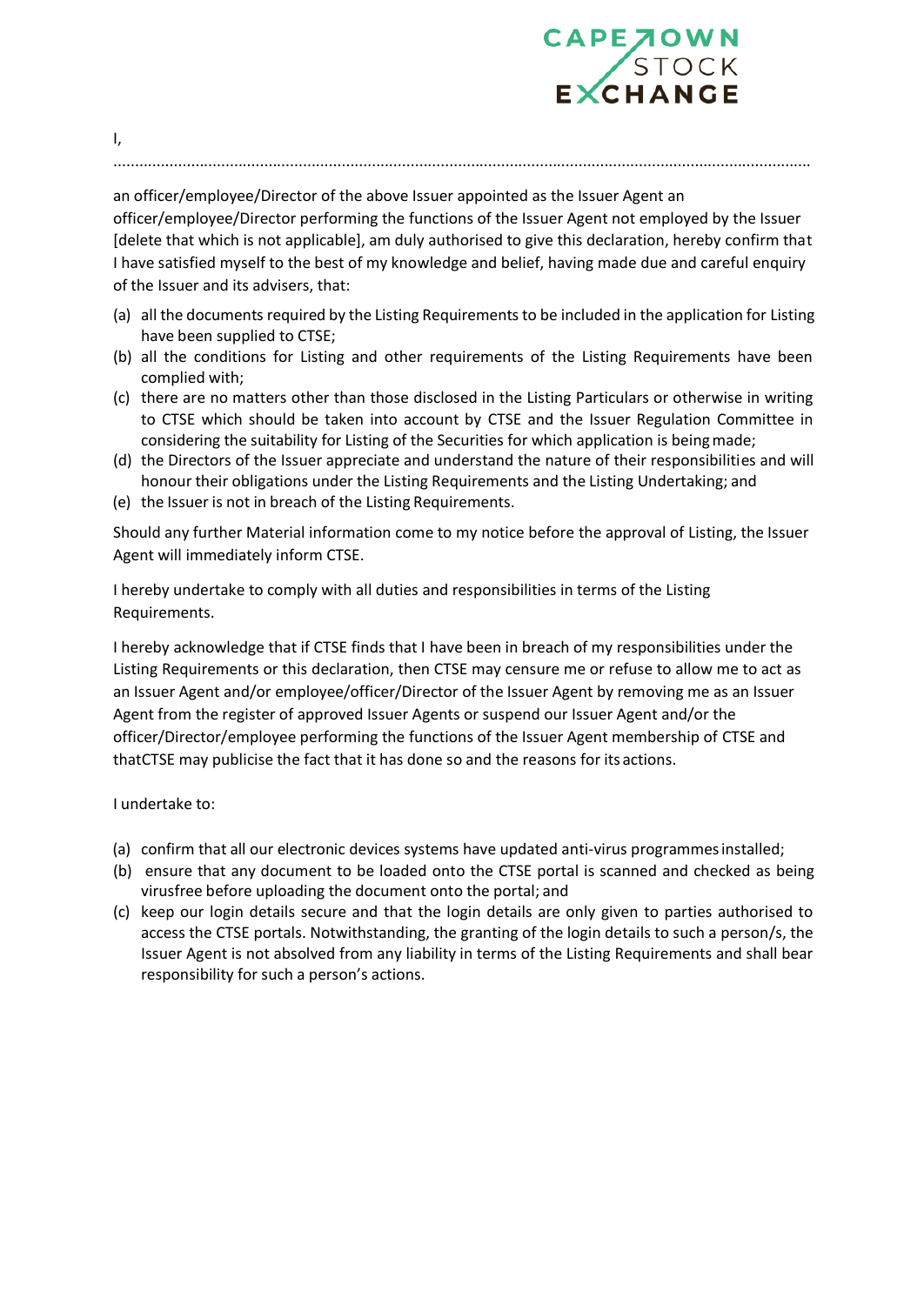

Signed

[Name of signatory] in his capacity as Issuer Agent and/or employee, officer of Director performing the functions of the Issuer Agent

[Name, telephone number and email of officer/employee/Director of the Issuer appointed as the Issuer Agent OR Name of employee, officer or Director performing the functions of the Issuer Agent, not employed by the Issuer]:

| Name:             |  |  |
|-------------------|--|--|
| Telephone Number: |  |  |
| <br>Email:        |  |  |

…………………………………………………………………………………………………………………………………………………………...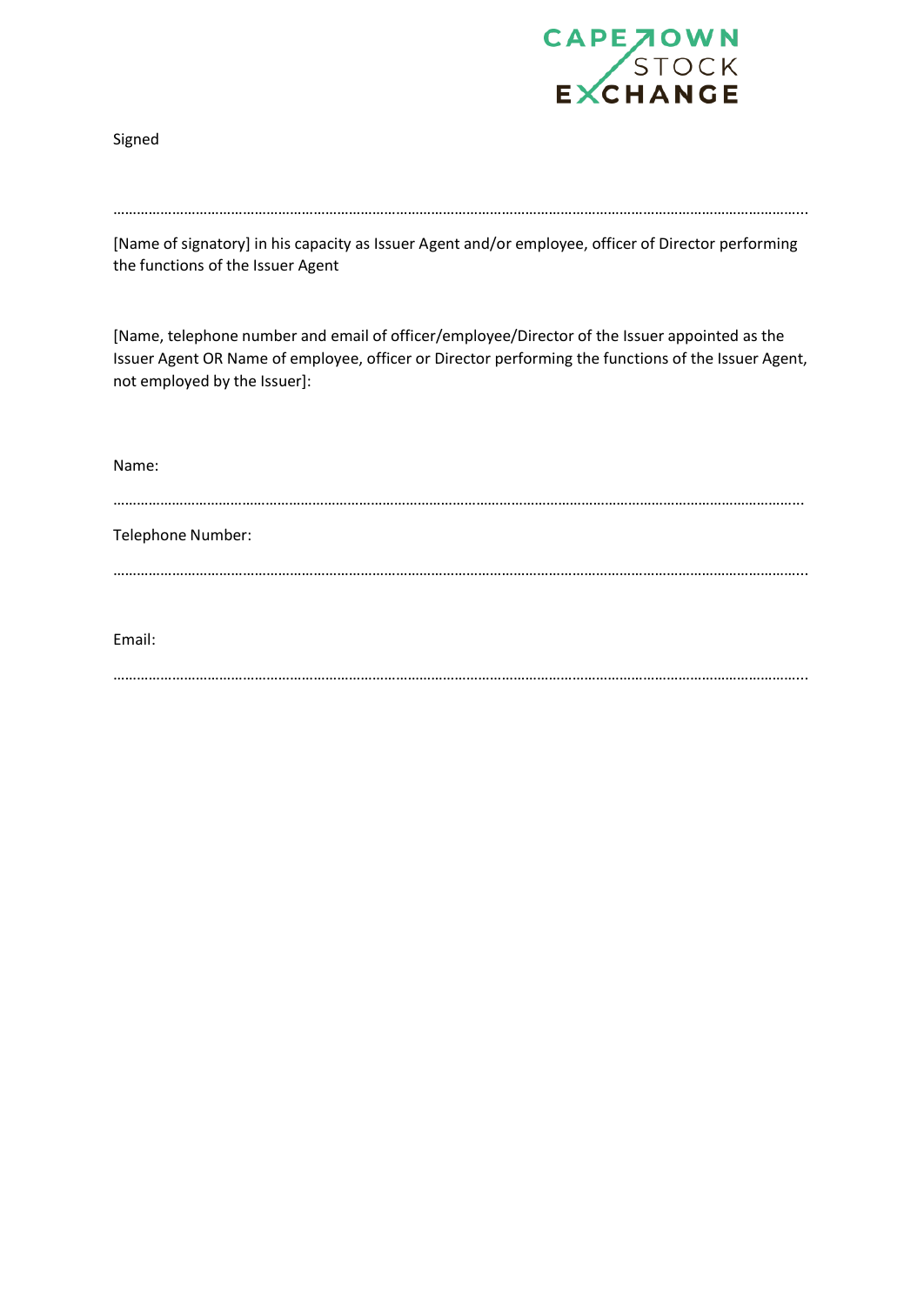

|                | SCHEDULE 3: APPLICATION BY INTERNAL ISSUER AGENT OR EXTERNAL ISSUER AGENT<br><b>REPRESENTATIVE</b><br>(Equity Listing Requirements reference 4.5.3)<br>[ON THE APPLICANT ISSUER'S/ISSUER'S/ ISSUER AGENT'S LETTERHEAD] |
|----------------|------------------------------------------------------------------------------------------------------------------------------------------------------------------------------------------------------------------------|
| To:            | Cape Town Stock Exchange (Pty) Ltd<br>Hill on Empire, 4th Floor, Building A<br>16 Empire Road, Parktown<br>2193<br>South Africa                                                                                        |
|                | [INSERT DATE]                                                                                                                                                                                                          |
| <b>Details</b> | Details of the External Issuer Agent entity:                                                                                                                                                                           |
|                | Full name and surname of the External Issuer Agent Representative or full-time employee/Director<br>undertaking the role of an Internal Issuer Agent:                                                                  |
|                | Any former surname:                                                                                                                                                                                                    |
|                | Identity / passport number (please attach a copy):                                                                                                                                                                     |
|                | Physical address (please attach a proof of residence not older than three months):                                                                                                                                     |
|                | <b>Business address</b>                                                                                                                                                                                                |

Postal address:

…………………………………………………………………………………………………………………………………………………………... Telephone number (business):

…………………………………………………………………………………………………………………………………………………………...

…………………………………………………………………………………………………………………………………………………………...

Mobile number:

…………………………………………………………………………………………………………………………………………………………...

…………………………………………………………………………………………………………………………………………………………...

E-mail address: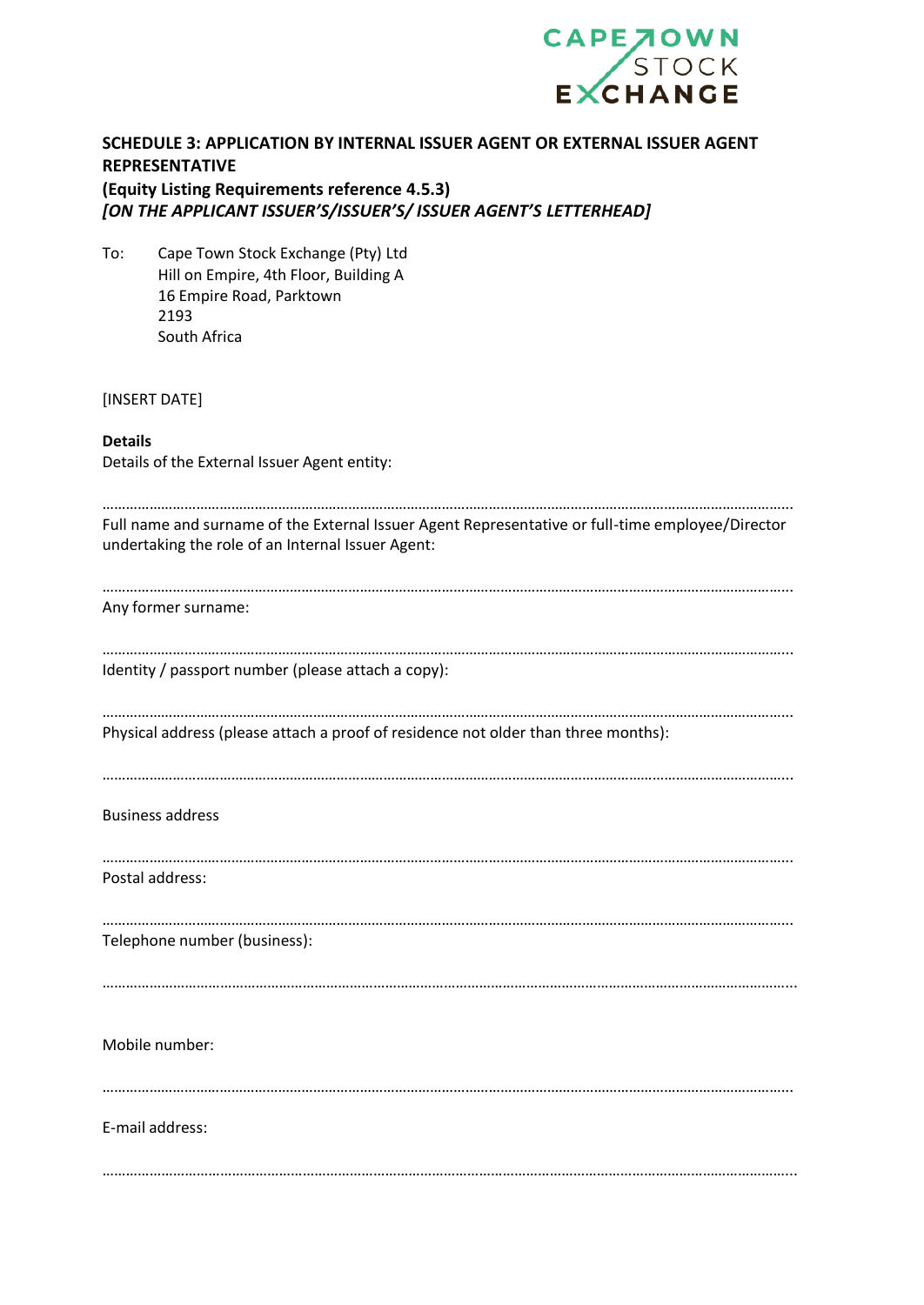

#### **Qualifications and experience**

Provide details of your qualifications and relevant experience or attach a detailed Curriculum Vitae Qualifications:

………………………………………………………………………………………………………………………………………………..

………………………………………………………………………………………………………………………………………………..

Experience:

………………………………………………………………………………………………………………………………………………..

.....................................................................................................................................................

Please attach hereto a letter from the relevant professional body confirming your qualification/s and confirmation that you are in good standing with the professional body, which letter should not be older than one month from the date of this statement.

Have you ever been disqualified by a court from acting as a Director, or from acting in the management or conduct of the affairs of any company? If so, give full particulars.

……………………………………………………………………………………………………………………………………………….. ..................................................................................................................................................... ………………………………………………………………………………………………………………………………………………..

#### **Integrity**

Have you ever been convicted of any offence in South Africa or elsewhere resulting from dishonesty, fraud, theft, forgery, perjury, misrepresentation or embezzlement? If yes, provide details.

……………………………………………………………………………………………………………………………………………….. ..................................................................................................................................................... ………………………………………………………………………………………………………………………………………………..

Have you ever been censured or fined by a self-regulatory organisation, or recognised professional body? If yes, provide details.

……………………………………………………………………………………………………………………………………………….. ..................................................................................................................................................... ………………………………………………………………………………………………………………………………………………..

Have you ever been adjudged bankrupt or sequestrated (whether provisionally or finally) in any jurisdiction? If yes, provide details.

……………………………………………………………………………………………………………………………………………….. ..................................................................................................................................................... ………………………………………………………………………………………………………………………………………………..

Have you at any time been a party to a scheme of arrangement or made any other form of compromise with your creditors? If yes, provide details.

……………………………………………………………………………………………………………………………………………….. ..................................................................................................................................................... ………………………………………………………………………………………………………………………………………………..

Have you ever been found guilty in disciplinary proceedings, by an employer or regulatory body, due to dishonest activities? If yes, provide details.

……………………………………………………………………………………………………………………………………………….. ..................................................................................................................................................... ………………………………………………………………………………………………………………………………………………..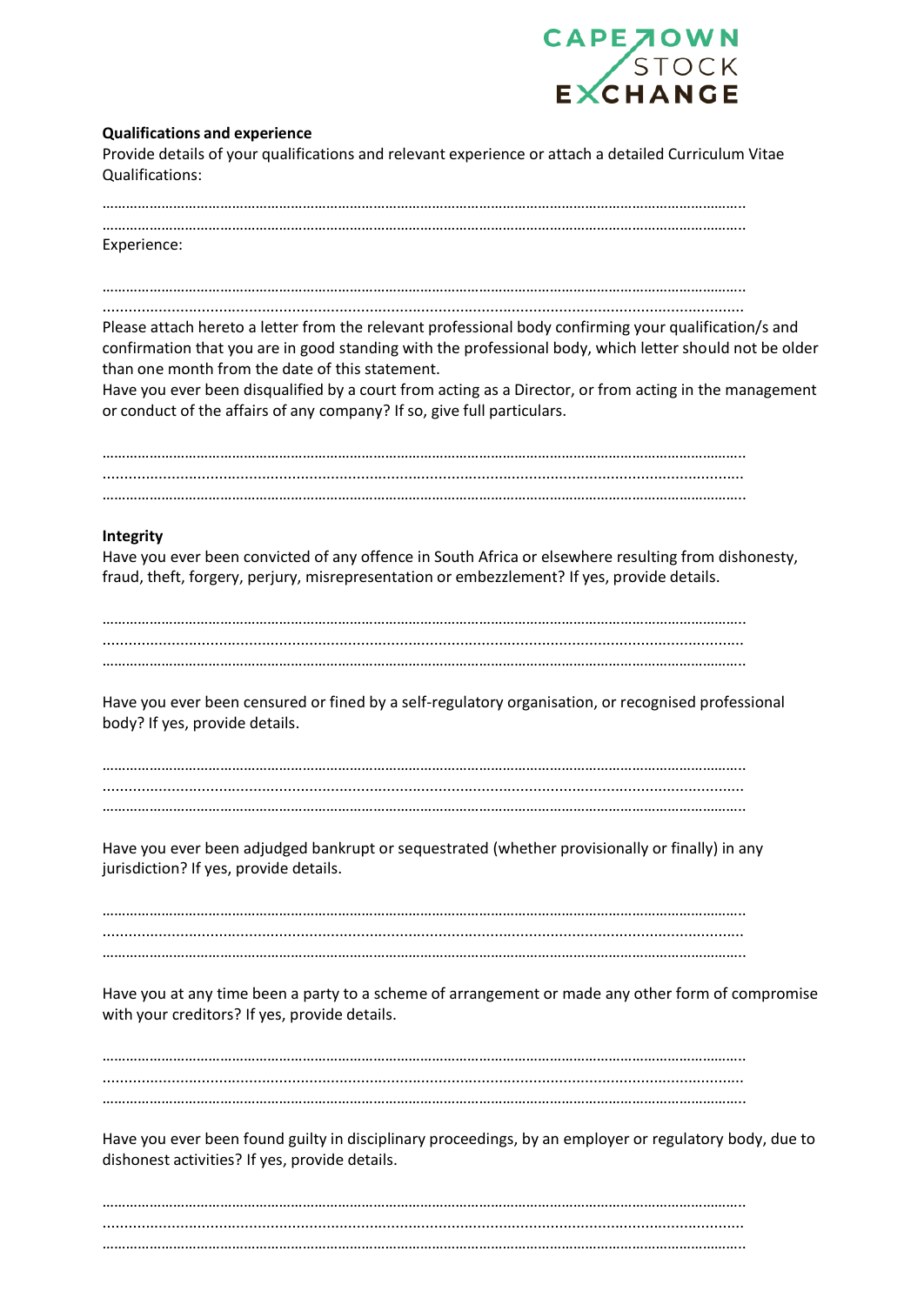

## Have you ever been barred from entry into any profession or occupation? If yes, provide details.

……………………………………………………………………………………………………………………………………………….. ..................................................................................................................................................... ………………………………………………………………………………………………………………………………………………..

I,........................................................................................................................................(insert name)

- declare, to the best of my knowledge and belief (having taken all reasonable care to ensure that such is the case), that the answers to all the above questions are true and correct;
- authorise CTSE to disclose any of the foregoing particulars as CTSE may, in its discretion, but subject to the provisions of the FMA and any applicable administrative laws, think fit;
- declare that I have procedures and controls in place to ensure that I am not acting outside the scope of my authority;
- accept my duties and responsibilities set out in Chapter 4 of the Equity Listing Requirements and agree to discharge them with due care;
- agree to attend the prescribed training or equivalent, where considered necessary by CTSE;
- agree to comply with the standards of conduct set out in Chapter 4 of the Equity Listing Requirements;
- undertake to act in accordance with the provisions of the Equity Listing Requirements at all times; and
- acknowledge that if I breach any of my duties and responsibilities set out in the Equity Listing Requirements, CTSE may censure me or remove me from the approved Equity Issuer Agent register and that CTSE may publicise that it has done so and the reasons for such action.

…………………………………………………………………………………………………………………………………………………………….

Signature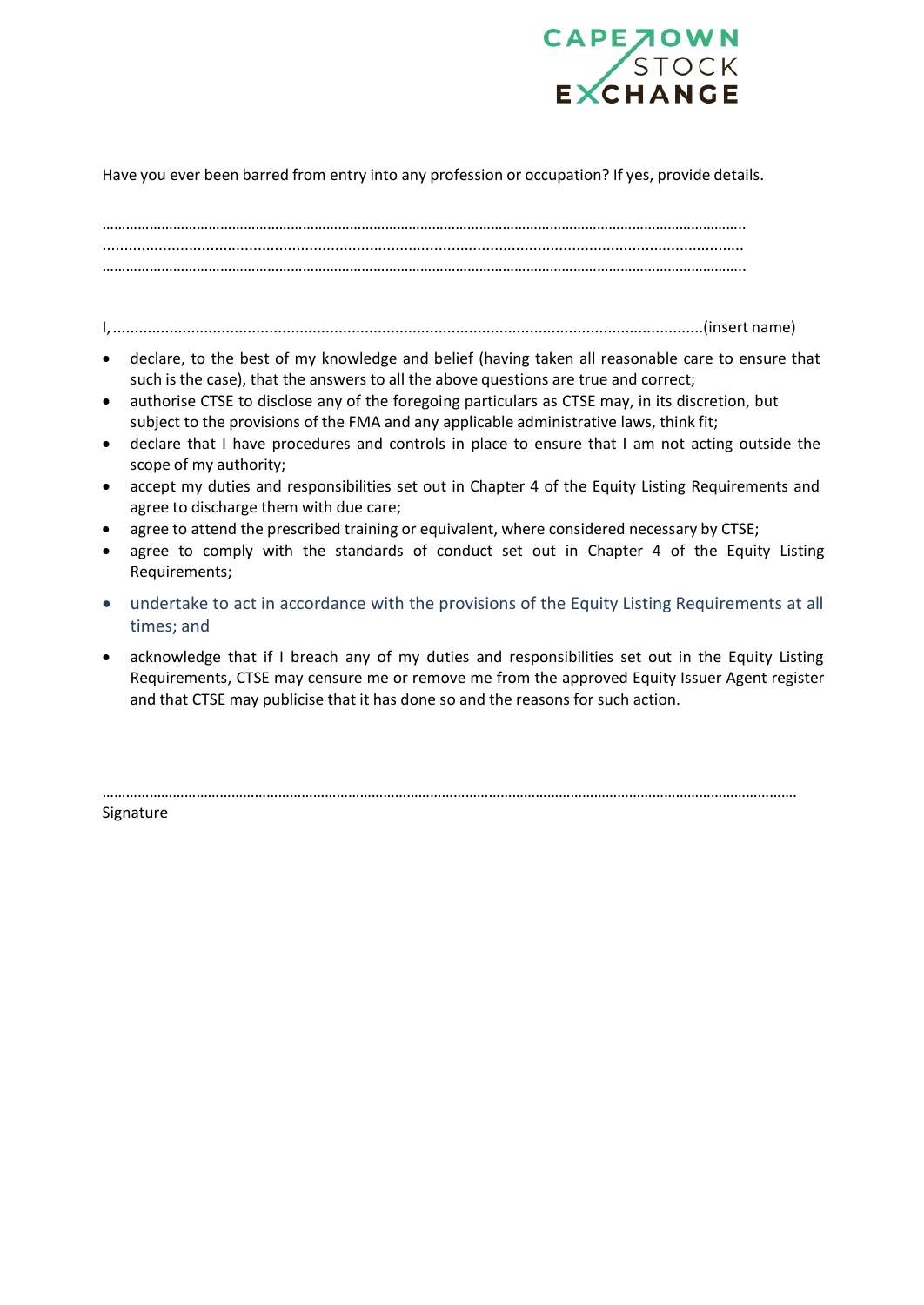

| <b>Business address</b>                                        |
|----------------------------------------------------------------|
| Postal address:                                                |
| Telephone number (business):                                   |
| Mobile number:                                                 |
|                                                                |
| E-mail address:                                                |
| Qualifications and experience                                  |
| Provide details of your qualifications and relevant experience |
| Qualifications:                                                |
|                                                                |
| Experience:                                                    |
|                                                                |
|                                                                |
|                                                                |

If you are employed/a Director of the Issuer please attach hereto a letter from the relevant professional body confirming your qualification and confirmation that you are in good standing with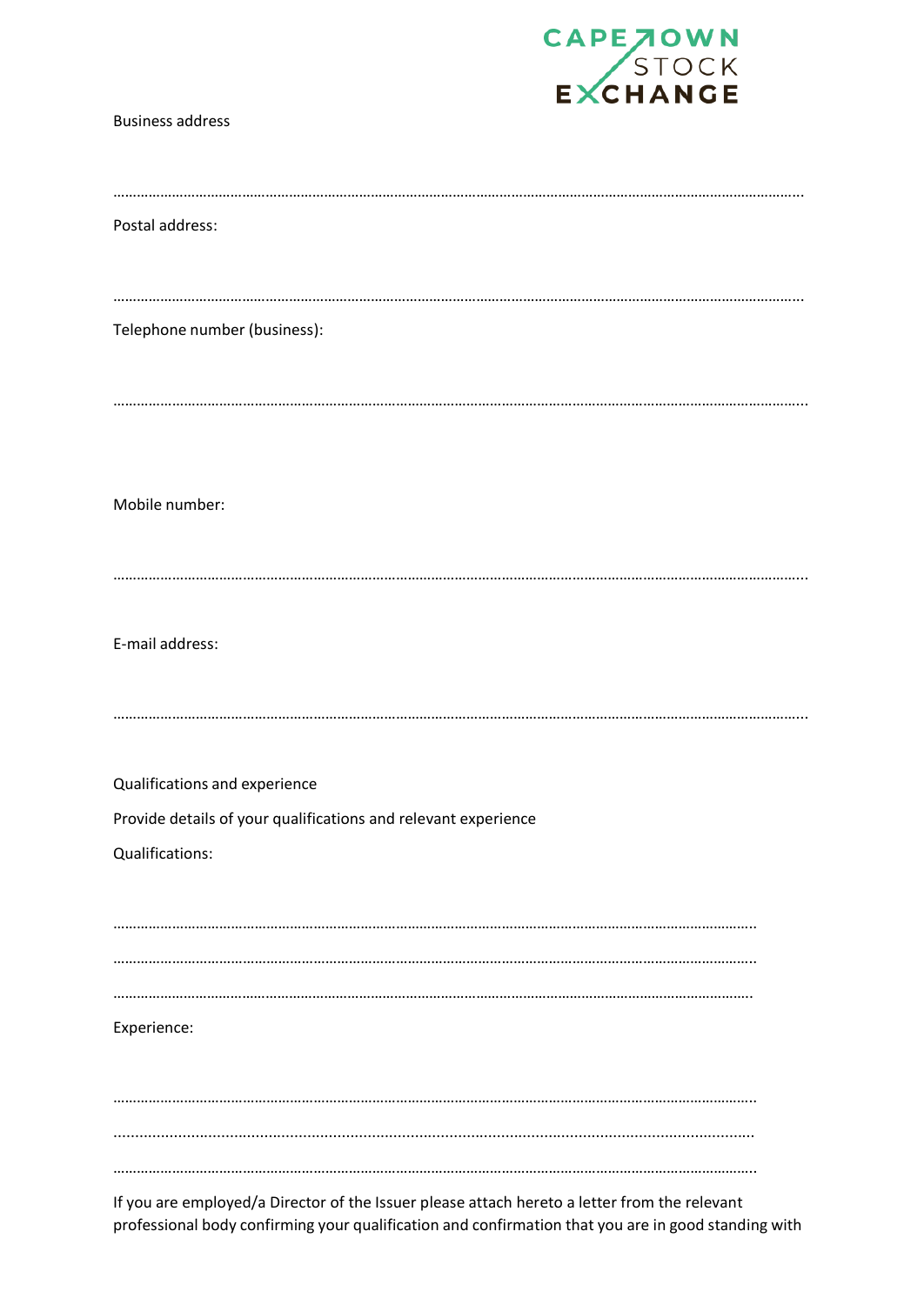

the professional body, which letter should not be older than one month from the date of this statement.

Have you ever been disqualified by a court from acting as a Director, or from acting in the management or conduct of the affairs of any company? If so, give full particulars.

……………………………………………………………………………………………………………………………………………….. ..................................................................................................................................................... ………………………………………………………………………………………………………………………………………………..

Integrity

Have you ever been convicted of any offence in South Africa or elsewhere resulting from dishonesty, fraud, theft, forgery, perjury, misrepresentation or embezzlement? If yes, provide details.

……………………………………………………………………………………………………………………………………………….. ..................................................................................................................................................... ………………………………………………………………………………………………………………………………………………..

Have you ever been censured or fined by a self-regulatory organisation, or recognised professional body? If yes, provide details.

……………………………………………………………………………………………………………………………………………….. ..................................................................................................................................................... ………………………………………………………………………………………………………………………………………………..

Have you ever been adjudged bankrupt or sequestrated (whether provisionally or finally) in any jurisdiction? If yes, provide details.

……………………………………………………………………………………………………………………………………………….. ..................................................................................................................................................... ………………………………………………………………………………………………………………………………………………..

Have you at any time been a party to a scheme of arrangement or made any other form of compromise with your creditors? If yes, provide details.

………………………………………………………………………………………………………………………………………………..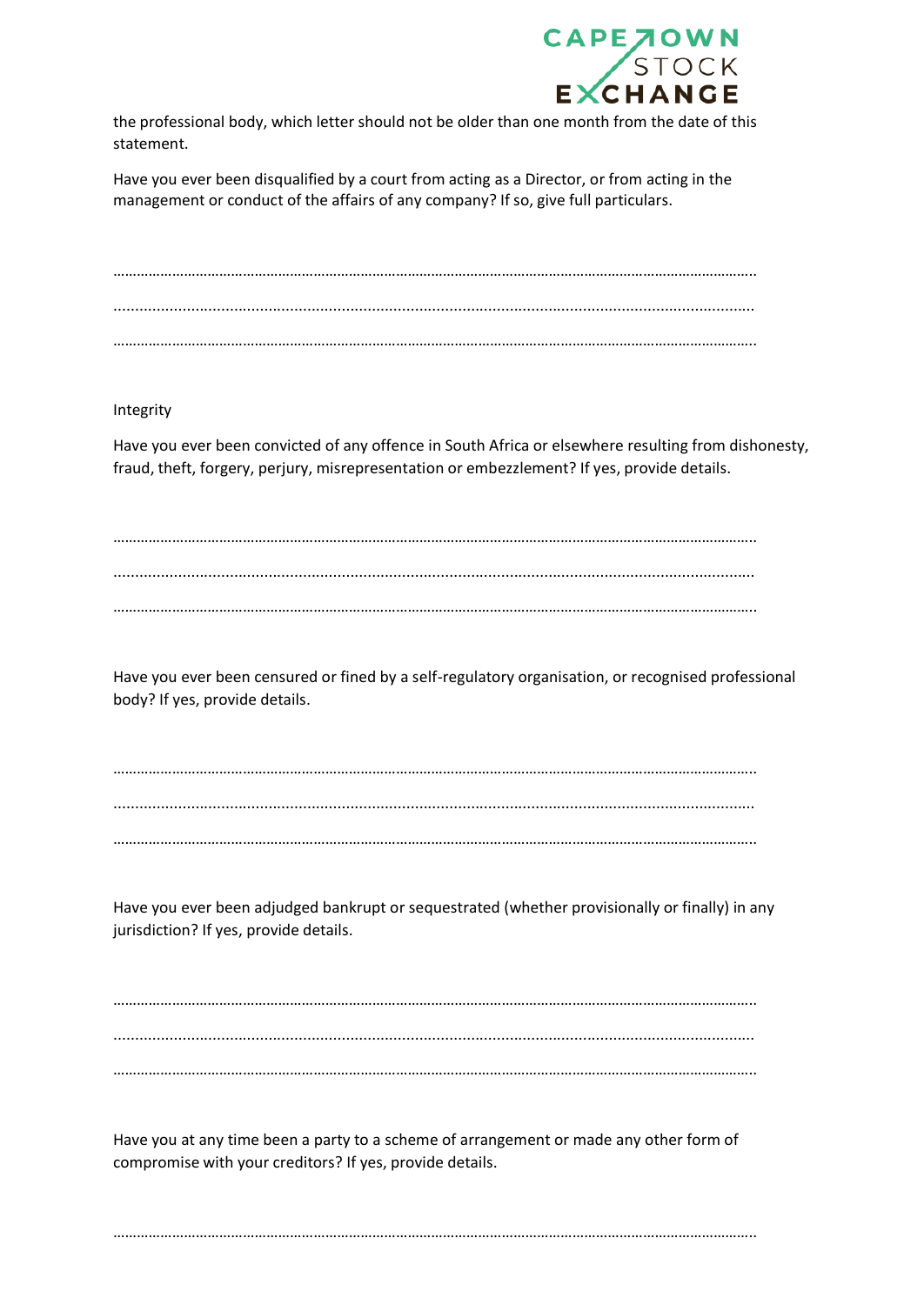

Have you ever been found guilty in disciplinary proceedings, by an employer or regulatory body, due to dishonest activities? If yes, provide details.

……………………………………………………………………………………………………………………………………………….. ..................................................................................................................................................... ………………………………………………………………………………………………………………………………………………..

Have you ever been barred from entry into any profession or occupation? If yes, provide details.

……………………………………………………………………………………………………………………………………………….. ..................................................................................................................................................... ………………………………………………………………………………………………………………………………………………..

I,…………………………………………………………………………………………………………………………………………………………

declare that, to the best of my knowledge and belief (having taken all reasonable care to ensure that such is the case), the answers to all the above questions are true and correct, and I hereby give my authority to CTSE to disclose any of the foregoing particulars as CTSE may, in its absolute discretion, but subject to the provisions of the FMA and any applicable administrative laws, think fit. I also acknowledge that in my capacity as an Issuer Agent, I undertake and agree to discharge my duties in ensuring such compliance whilst I am an Issuer Agent.

I acknowledge that if CTSE considers that I have been in breach of my responsibilities under the Listing Requirements or this declaration, then CTSE may censure me or refuse to allow me to act as an Issuer Agent by removing me as an Issuer Agent from the register of approved Issuer Agents or suspend my Issuer Agent membership of CTSE and that CTSE may publicise the fact that it has done soand the reasons for its actions.

I further acknowledge that certain requirements contained in the Listing Requirements, affect me directly as an Issuer Agent and, in my personal capacity, as well as in my capacity as an Issuer Agent , I undertake to be bound by and to comply with all such requirements whilst I am an Issuer Agent.

I undertake to: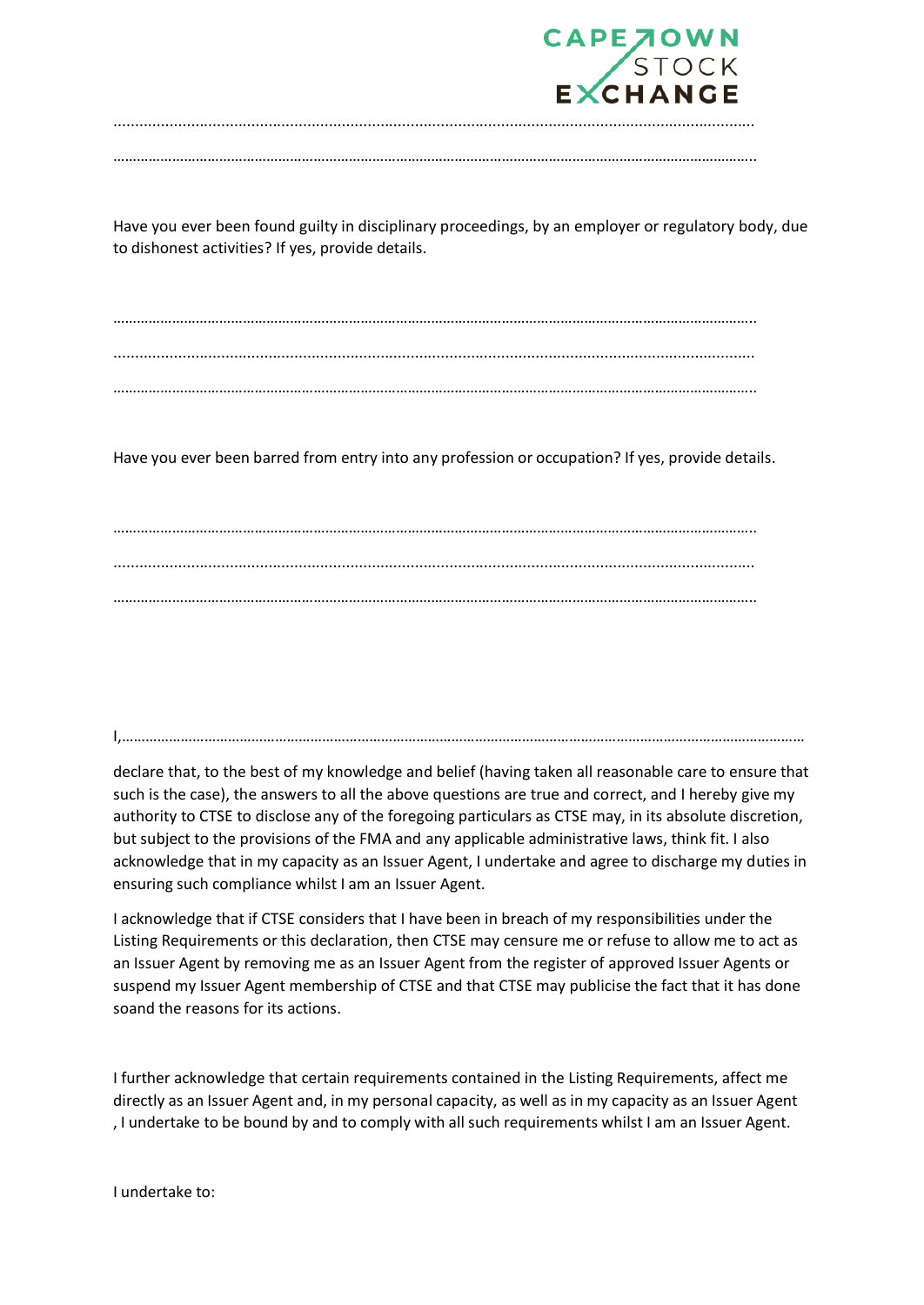

confirm that all our electronic devices systems have updated anti-virus programmes installed;

ensure that any document to be loaded onto the CTSE portal is scanned and checked as being virusfree before uploading the document onto the portal; and

keep our login details secure and that the login details are only given to parties authorised to access the CTSE portals. Notwithstanding, the granting of the login details to such a person/s , the Issuer Agent is not absolved from any liability in terms of the Listing Requirements and shall bear responsibility for such a person's actions.

…………………………………………………………………………………………………………………………………………………………….

Signature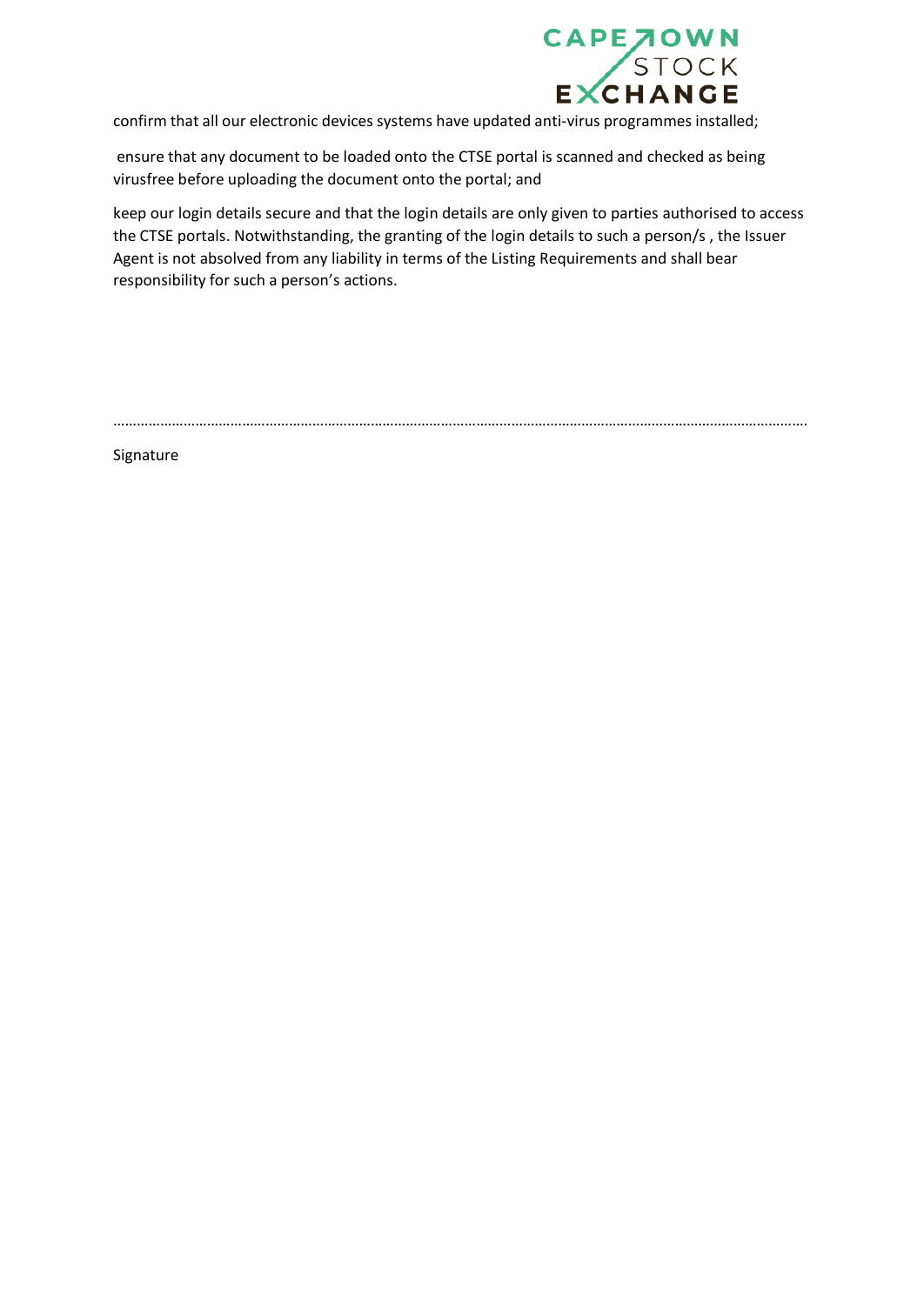

## **SCHEDULE 4: LISTING UNDERTAKING**

Form of Listing Undertaking required to be entered into by an Issuer in support of its application for admission to the Official List of Cape Town Stock Exchange(Pty) Ltd.

| To: | <b>Issuer Regulation Committee</b>  |
|-----|-------------------------------------|
|     | Cape Town Stock Exchange (Pty) Ltd. |

("**CTSE**")

[DATE]

From:

…………………………………………………………………………………………………………………………………………………………….

("**the Issuer**")

In consideration of CTSE granting the Issuer's application for admission to the Official List, and for permission to deal in the Securities specified in the Issuer's application, the Issuer HEREBY ACKNOWLEDGES that it shall remain on the Official List, and that trading in the Issuer's Listed Securities shall continue, only at the approval of CTSE, and the Issuer HEREBY UNDERTAKES AND AGREES to comply with the continuing Listing obligations of CTSE as set out in the Listing Requirements. The Issuer FURTHER ACKNOWLEDGES AND AGREES that CTSE may censure the Issuerin the event the Issuer breaches any of or is in contravention of any of the Listing Requirements.

…………………………………………………………………………………………………………………………………………………………….

who warrants his/her authority

Signed by [FULL NAME TO BE INSERTED] in my capacity as [CAPACITY] for and on behalf of the Issuer as duly authorised thereto by resolution of the board of Directors (or equivalent body), which resolution accompanies this declaration as Schedule A to this Appendix 4.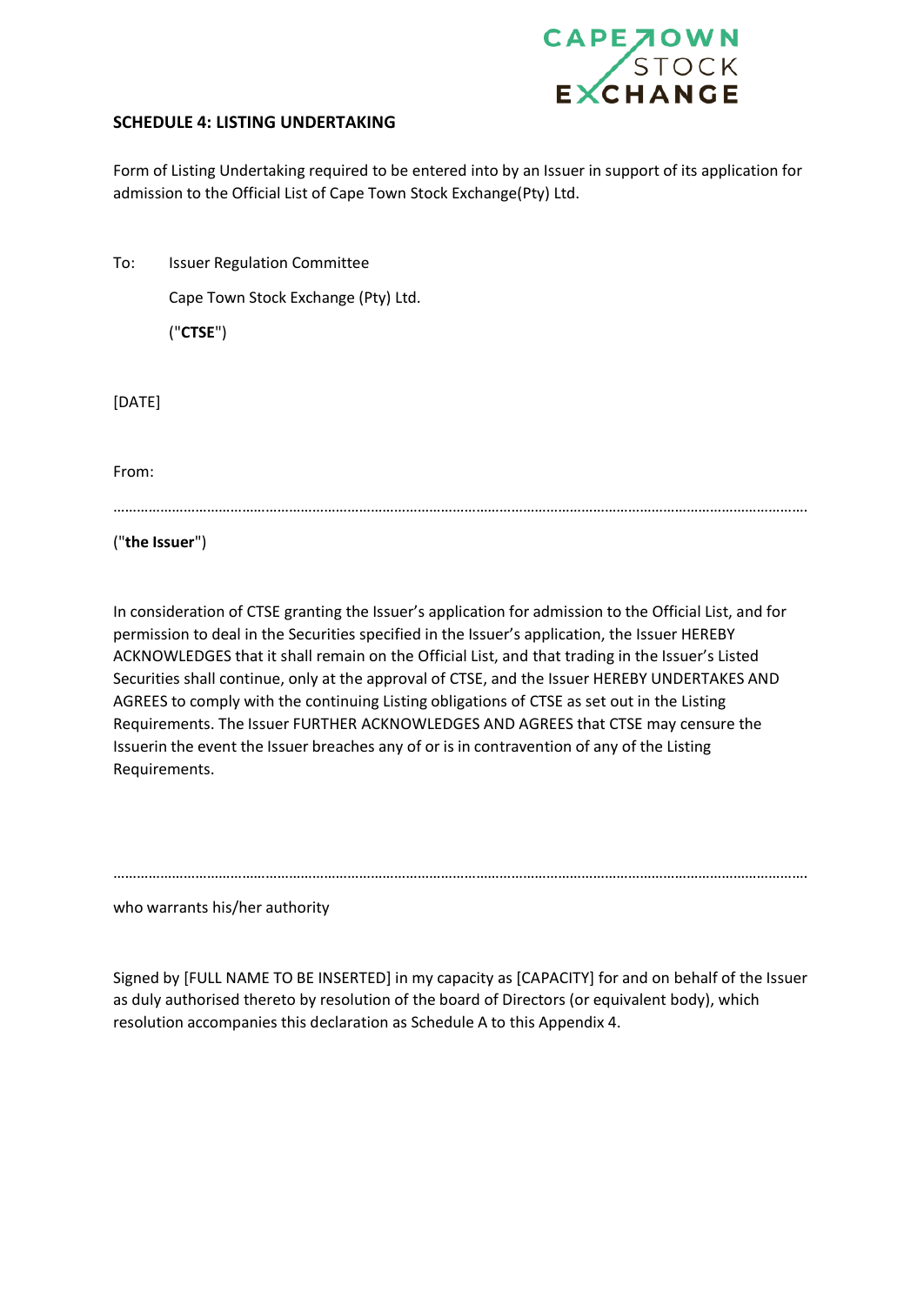

#### **SCHEDULE 5: CONSTITUTION**

#### **Introduction**

- 1. The Issuer's Constitution may be drafted in any language, however the Issuer must also have one version of its Constitution drafted in English. The English version of the Constitution must be the primary version and the version in the other language will be the translated version for the purposes of section 17(3) of the Companies Act.
- 2. There must be no provision in the Constitution of the Issuer or of its Subsidiaries that conflicts with or is less stringent than the Listing Requirements and that prevents the enforcement of the Listing Requirements. If there is such a conflict or less stringent provision then the Issuer must ensure that the Constitution of the Issuer and/or its Subsidiaries be amended to comply with the Listing Requirements. The onus is on the Issuer to ensure compliance with this provision before lodging an application for Listing its Securities.
- 3. Nothing prevents an Issuer from imposing more stringent provisions in its Constitution provided that such provisions are approved by CTSE.
- 4. CTSE shall be able to take action against the Issuer in terms of the Listing Requirements in the event of non-compliance with the Listing Requirements.
- 5. Shareholders cannot ratify any action of the Issuer or its Subsidiaries ifsuch ratification would lead to an action inconsistent with or less stringent than the provisions of the Listing Requirements.
- 6. Nothing in the Constitution of the Issuer or its Subsidiaries shall relieve the Issuer from compliance with the Listing Requirements.
- 7. CTSE retains the discretion, subject to the provisions of the FMA and any applicable administrative laws, to reject an Issuer's Constitution if any of its provisions are unlawful, unreasonable or against public policy.
- 8. No application for Listing will be considered by CTSE until:
	- 8.1. the Constitution of the Issuer has been approved by CTSE; and
	- 8.2. the CTSE approved version of the Constitution must be filed with and registered with the Companies and Intellectual Property Commission established in terms of the Companies Act.
- 9. Any of the following amendments to the Constitution proposed to shareholders of the Issuer, needs to be approved by CTSE prior to it being proposed to such shareholders:
	- 9.1. any amendments relating to the provisions listed in this Appendix;
	- 9.2. any amendment, which may result in the Issuer not being able to comply with any of the Listing Requirements.
- 10. The Constitution must comply with the Companies Act, including but not limited to sections 15, 16, 17 and 18 thereof.
- 11. The Constitution of any Issuer must provide for:
- 12. Transfer and registration.
- 13. Notwithstanding the provisions of Section 40(5) of the Companies Act, Securities must be fully paid up for before being admitted to the Official List, unless otherwise required by statute.
- 14. Securities must be freely transferable unless CTSE and the Registry approve of a restriction and such restriction must be provided for in detail in the Constitution and as a minimum the following must be provided in the Constitution :
	- 14.1. applicable to all Securities of that class issued or proposed to beissued;
	- 14.2. is objectively determinable without ambiguity and uncertainty;
	- 14.3. is legally permissible; and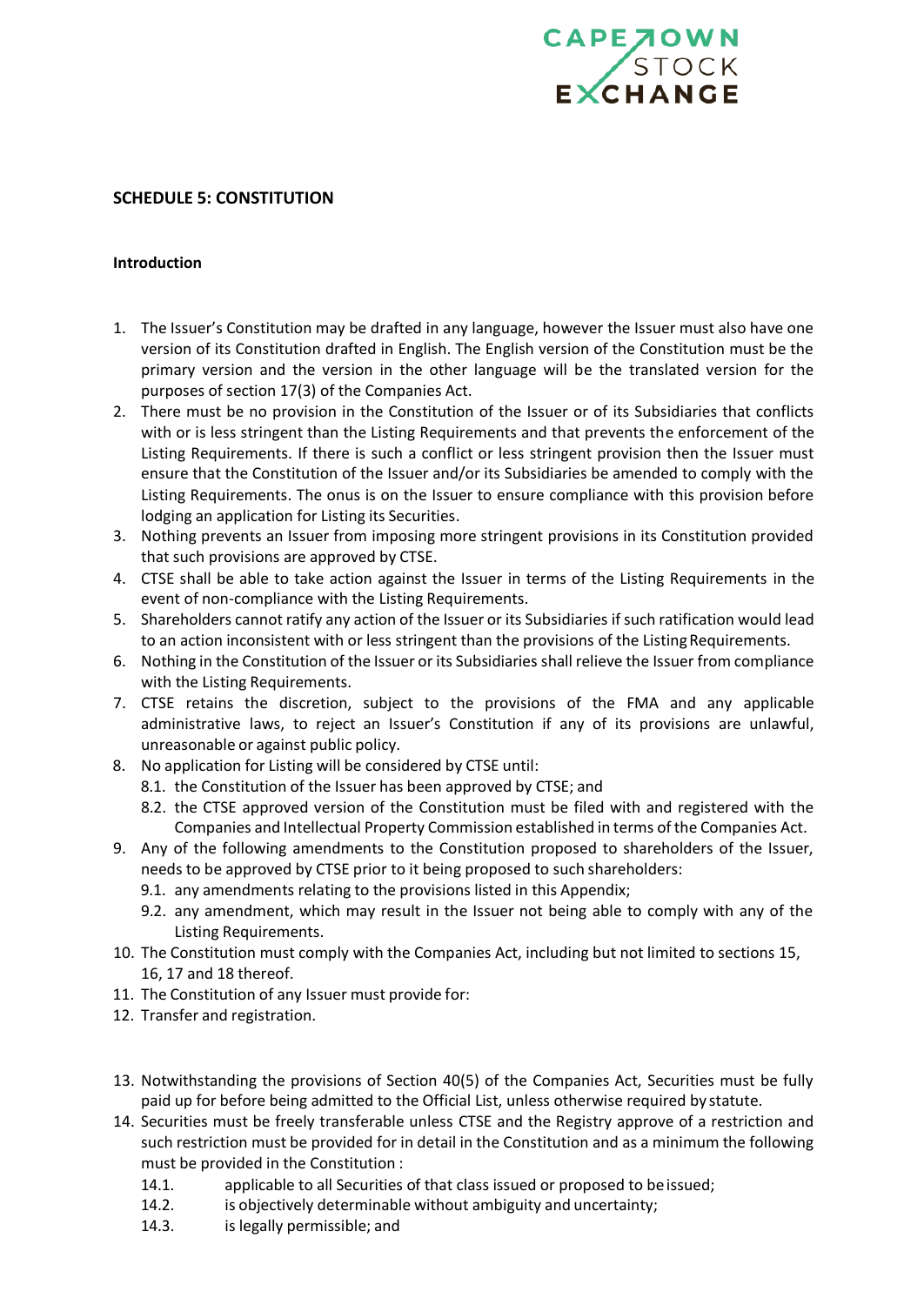

- 14.4. is unconditional, or where subject to any condition, such condition is objectively determinable without ambiguity and uncertainty.
- 15. All authorities to sign transfer deeds granted by the holders of Securities for the purpose of transferring Securities that may be lodged, produced or exhibited with or to the Issuer at any of its transfer offices shall, as between the Issuer and the grantor of such authorities, be taken and deemed to continue and remain in full force and effect, and the Issuer may allow the same to be acted upon until such time as express notice in writing of the revocation of the same have been given and lodged at the Issuer's transfer offices at which the authority was lodged, produced or exhibited. Even after the giving and lodging of such notice, the Issuer shall be entitled to give effect to any instruments signed under the authority to sign, and certified by any officer of the Issuer, as being in order before the giving and lodging of such notice.
- 16. For Securities to be transferred, the Securities must be uncertificated.

#### **Transmission clause**

17. A provision to the effect that Securities registered in the name of a deceased or insolvent holder shall be forfeited if the executor or administrator fails to register the Securities in his own name or in the name of the heir/s or legatee/s, when called upon by the Directors to do so, will not be permitted.

#### **Distributions to Securities holders**

- 18. Distributions to Security holders must as a minimum comply with Section 46 of the Companies Act and must not provide that capital shall be repaid upon the basis that it may be called up again.
- 19. Distributions are to be payable to Security holders registered as at the date subsequent to the date of declaration or date of confirmation of the dividend, whichever is the later.

#### **Capitalisation Securities**

20. Any issue of Securities as capitalisation Securities must as a minimum be subject to the requirements of Section 47 of the Companies Act. The Constitution may not provide for less stringent requirements.

#### **Scrip dividend and cash dividend elections**

21. The grant of the right of election must not be prohibited in the Constitution.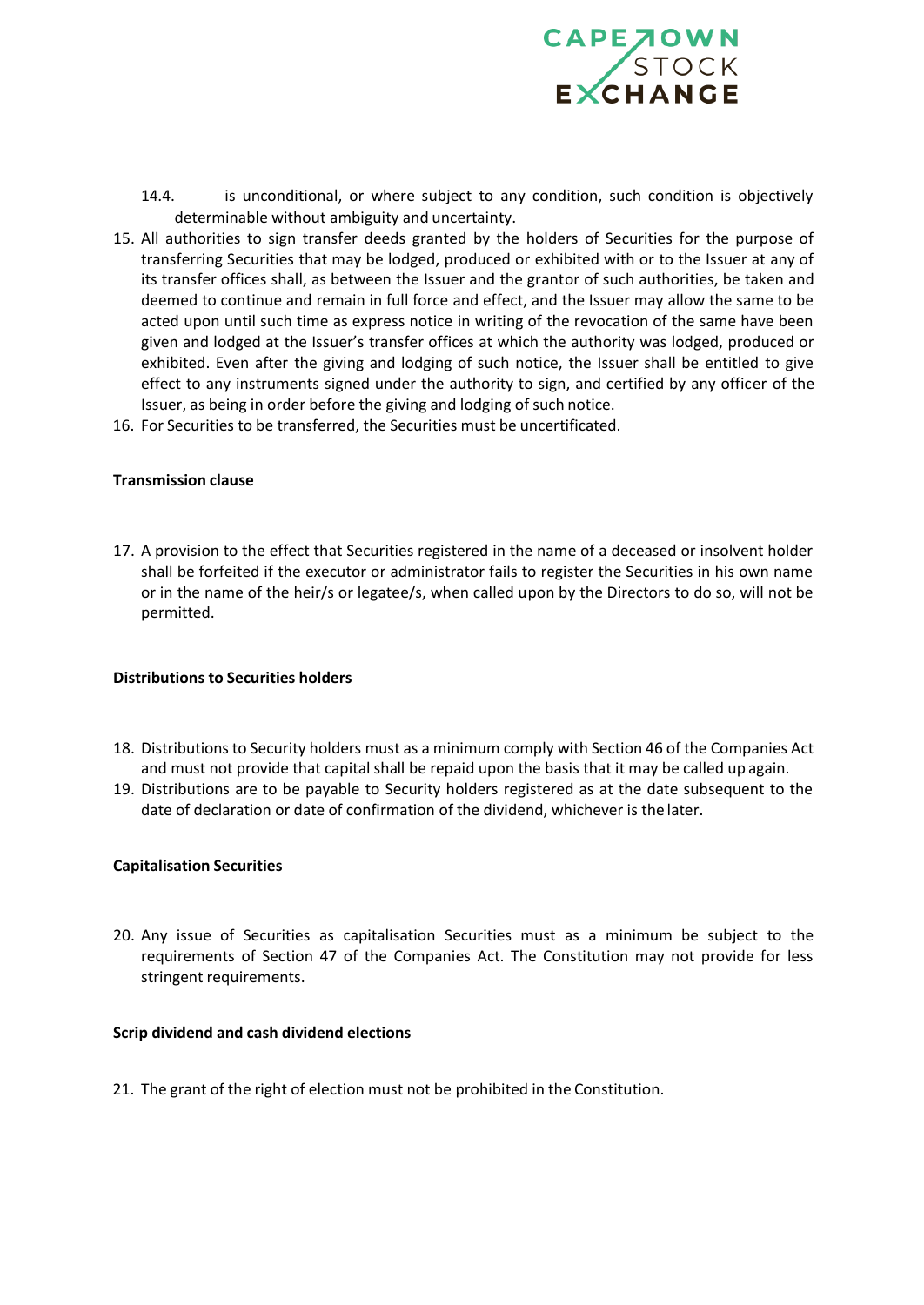

#### **Investment Companies**

22. The Constitution of Investment Companies must provide where Distributions are paid from the profits arising from the realisation of investments, the shareholders have approved the Distribution by Ordinary Resolution.

#### **Lien upon Securities**

23. Any power by the Issuer to claim a lien on Securities must be prohibited.

#### **Directors**

- 24. A minimum of at least 4 (four) Directors.
- 25. The Constitution may provide for the nomination of 1 (one) or more Directors by any person who is named in the Constitution or determined in terms of the Constitution provided that any Shareholder will have the right to nominate Directors. Such a person must not be entitled to appoint or to remove any Director/s. The appointment of all Directors shall be subject to Shareholder approval at any annual/general meeting of Shareholders.
- 26. The Constitution may provide for the appointment of alternate Directors in terms of the Companies Act.
- 27. The appointment of a Director to fill a casual vacancy or as an addition to the board must be confirmed by Shareholders at the next Annual General Meeting or general meeting.
- 28. If the number of Directors falls below the minimum provided in the Constitution, the remaining Directors must as soon as possible and by no later than 3 (three) months fill the vacancies or call a general meeting for the purpose of filling the vacancies, provided that the failure by the Company to have the minimum number of Directors does not limit or negate the authority of the board or invalidate anything done by the board or the Company. After the expiry of the 3 (three) month period, the remaining Directors shall only be permitted to act for the purpose of filling vacancies or calling general meetings of Shareholders.
- 29. A Director may be employed in any other capacity by the Company or as a Director or employee of a company controlled by itself or a Major Subsidiary of the Company and in such event his/her appointment and the remuneration in respect of such other office must be determined by a disinterested quorum of Directors.
- 30. Directors cannot serve a term of more than 3 (three) years, but this does not prohibit re-election for by Shareholders for subsequent terms.

#### **Preferences, rights, limitations and other terms relating to Securities**

- 31. Securities in each class for which Listing is applied must rank *Pari Passu* in respect of allrights.
- 32. An Issuer must ensure equality of treatment for all holders of Securities of the same class.
- 33. Every holder of an ordinary share must have one vote in respect of each share that he holds and must be entitled to vote at every general/Annual General Meeting, whether in person or by proxy.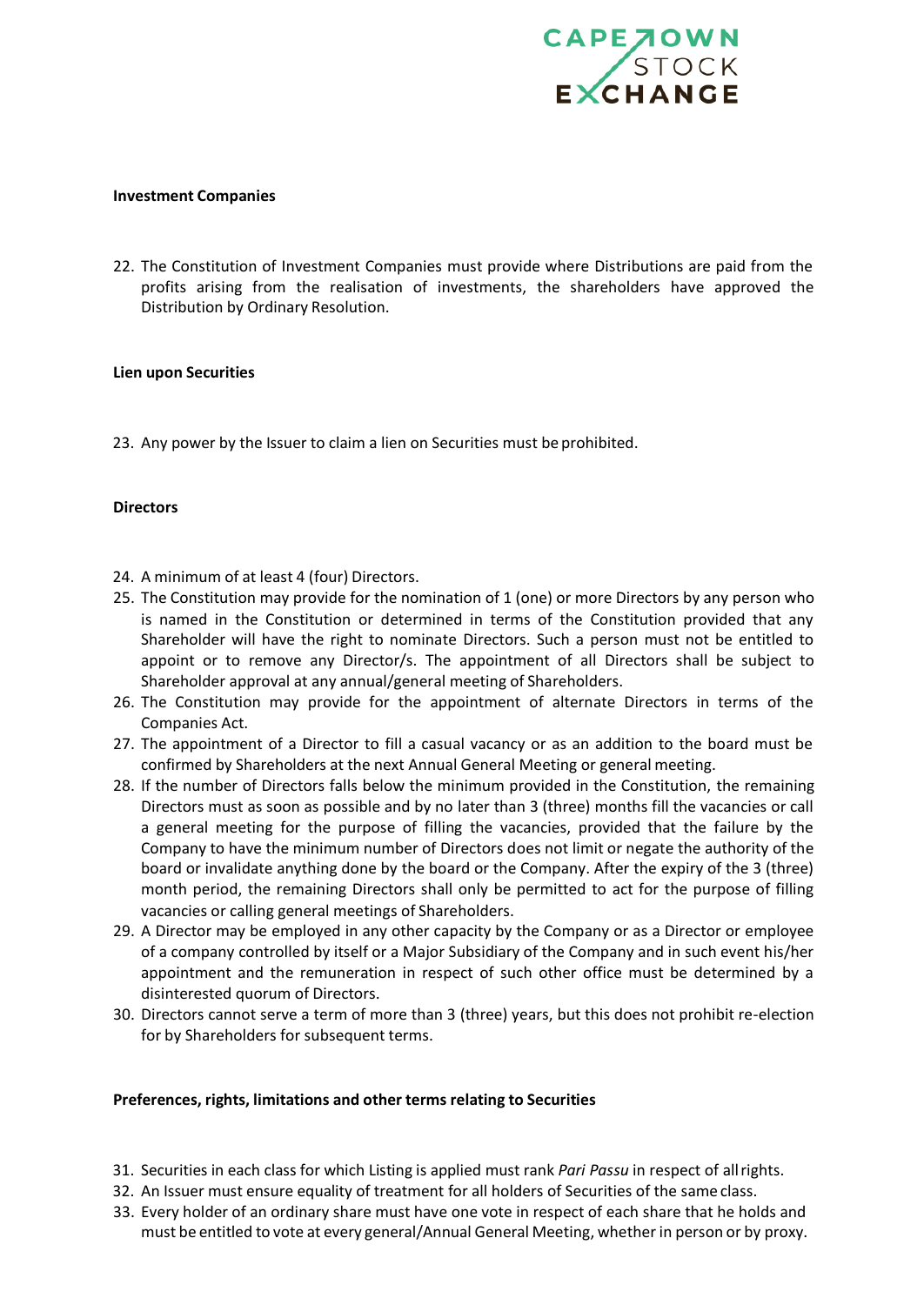

- 34. Subject to an amendment ordered by a court as contemplated in Section  $16(1)(a)$  read with Section 16(4) of the Companies Act, any amendment of the Constitution shall be subject to a Special Resolution passed by the ordinary shareholders. An amendment to the Constitution shall include, but not be limited to:
	- 34.1. the increase or decrease of the authorised capital of an Issuer;
	- 34.2. the variation of any preferences, rights, limitations and other terms attaching to any class of Securities;
	- 34.3. the conversion of one class of Securities into one or more other classes; and/or
	- 34.4. the change of the name of the Issuer.
- 35. If any amendment relates to the variation of any preferences, rights, limitations and other terms attaching to any class of Securities already in issue, that amendment must not be implemented without a Special Resolution taken by the Shareholders in that class at a separatemeeting.
- 36. The granting of special privileges to the holders of Securities, other than ordinary shareholders, such as attending and voting at general meetings and the appointment of Directors is only permitted with the approval of a Special Resolution by ordinary shareholders. These rights must be provided for in detail in the notice of the resolution.
- 37. If there are listed cumulative and/or listed non-cumulative preference Securities the following right must be attached to such Securities:

"*No further Securities ranking in priority to or Pari Passu with existing preference share/s, shall be created without a Special Resolution passed at a separate general meeting of such preference shareholder/s*."

38. Preferences, rights, limitations or other terms of any class of Securities must not be varied in response to any objectively ascertainable external fact or facts as provided for in Section 37(6) and (7) of the Companies Act.

#### **Debt Securities**

- 39. The granting of special privileges to the holders of Debt Securities, such as attending and voting at general meetings and the appointment of Directors is only permitted with the approval of a Special Resolution by ordinary shareholders.
- 40. These rights must be provided for in detail in the notice of the general meeting.
- 41. The rights will lapse as soon the debt pertaining to such Securities has been extinguished.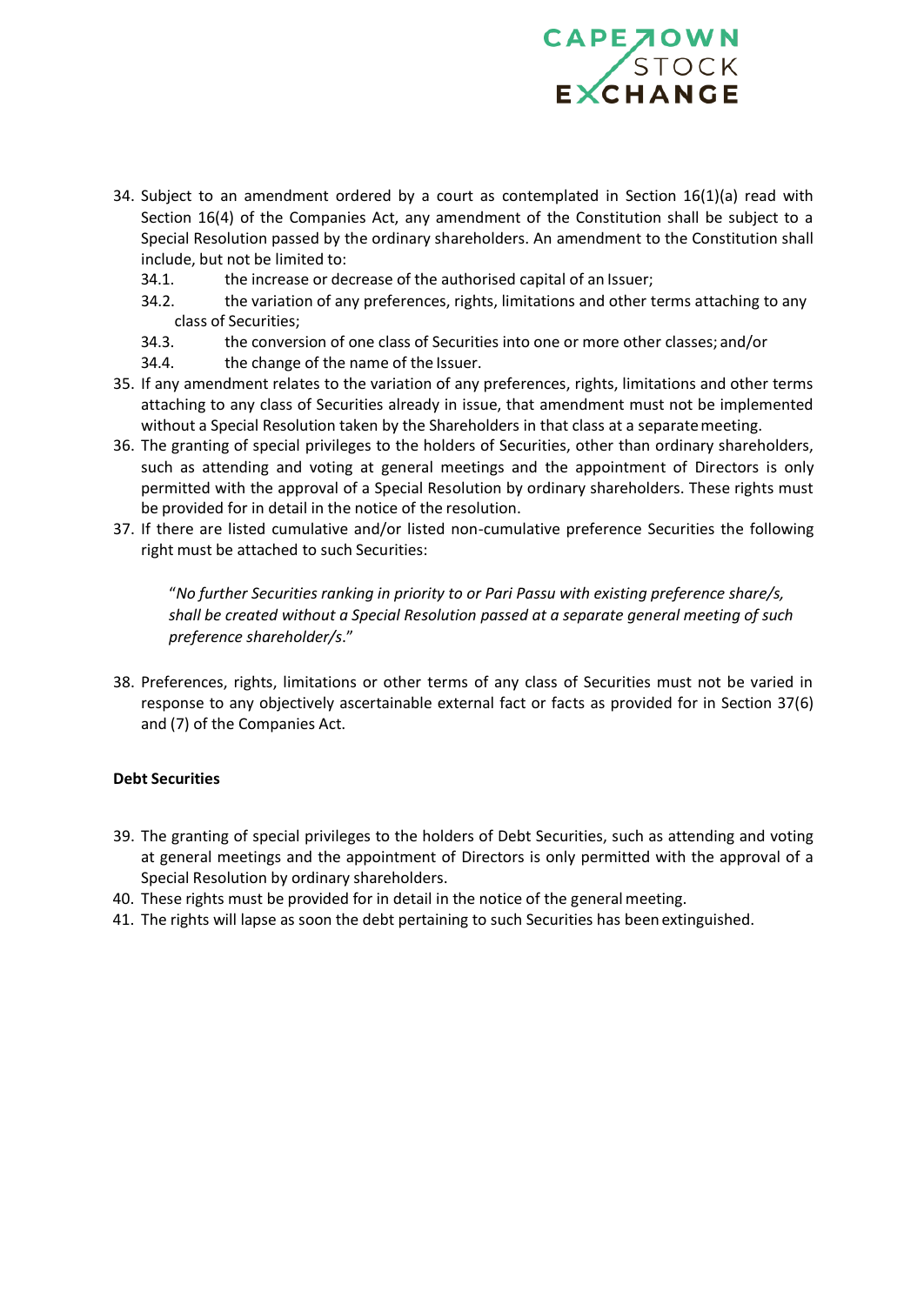# CAPE TOWN

#### **Pre-emption rights**

- 42. Unissued Securities shall be offered to existing holders of Securities pro rata to their shareholding, unless the rights are waived by a general or specific authority, as provided for below.
- 43. Subject to the provisions of section 41 of the Companies Act, except in the circumstances mentioned in paragraph 44 below, the Directors of the Issuer shall obtain a specific authority (by way of an Ordinary Resolution) prior to:
	- 43.1. allotting, issuing or granting:
		- 43.1.1. Securities;
		- 43.1.2. Debt Securities convertible into Securities; or
		- 43.1.3. Options, warrants or similar rights to subscribe for any Securities or such convertible Securities; and
	- 43.2. any Major Subsidiary making any such allotment, issue or grant which resultsin:
		- 43.2.1. such Major Subsidiary no longer being a Subsidiary of the Issuer; or
		- 43.2.2. Material changes to the Issuer.
- 44. No such specific authority as is referred to in paragraph 43 above shall be required:
	- 44.1. for the allotment, issue or grant of such Securities pursuant to an offer made to the holders of Securities of the Issuer and, where appropriate, to holders of other Securities of the Issuer entitled to be offered to them pro rata (apart from fractional entitlements) to their existing holdings; or
	- 44.2. if, but only to the extent that, the shareholders of the Issuer have by Ordinary Resolution given a general authority to the Directors of the Issuer, to allot, issue and grant Securities of the Issuer or to vote in favour of an allotment, issue or grant of Securities by any Major Subsidiary, which mandate must:
		- 44.2.1. state a price range or a basis of determining the price range at which Securities may be issued; and
		- 44.2.2. stipulate a maximum number of Securities that may be so issued or the maximum dilution permissible within the period in question.
- 45. A general resolution given under in terms of paragraph 44 above shall only continue and be in force until the earlier of:
	- 45.1. the conclusion of the first Annual General Meeting of the Issuer following the passing of the resolution at which time it shall lapse; or
	- 45.2. an Ordinary Resolution revoking or varying such general authority is passed.
- 46. Notwithstanding paragraph 44 above, the Directors of the Issuer must obtain a Special Resolution prior to issuing any Securities if such issue would effectively alter the control of the Issuer.

#### **Announcements**

- 47. An International Issuer whose Primary Listing is or is to be on CTSE shall give sufficient notice to enable Security holders, whose registered addresses are in South Africa, to exercise their rights or comply with the terms of the notice. If the International Issuer's Primary Listing is on another Recognised Exchange, CTSE will normally be satisfied with an undertaking by the Issuer to do so and will not normally request the Issuer to change its Constitution to comply with this paragraph where it would be unreasonable to do so.
- 48. There is no prohibition on the giving of notice to Security holders whose registered address is outside South Africa.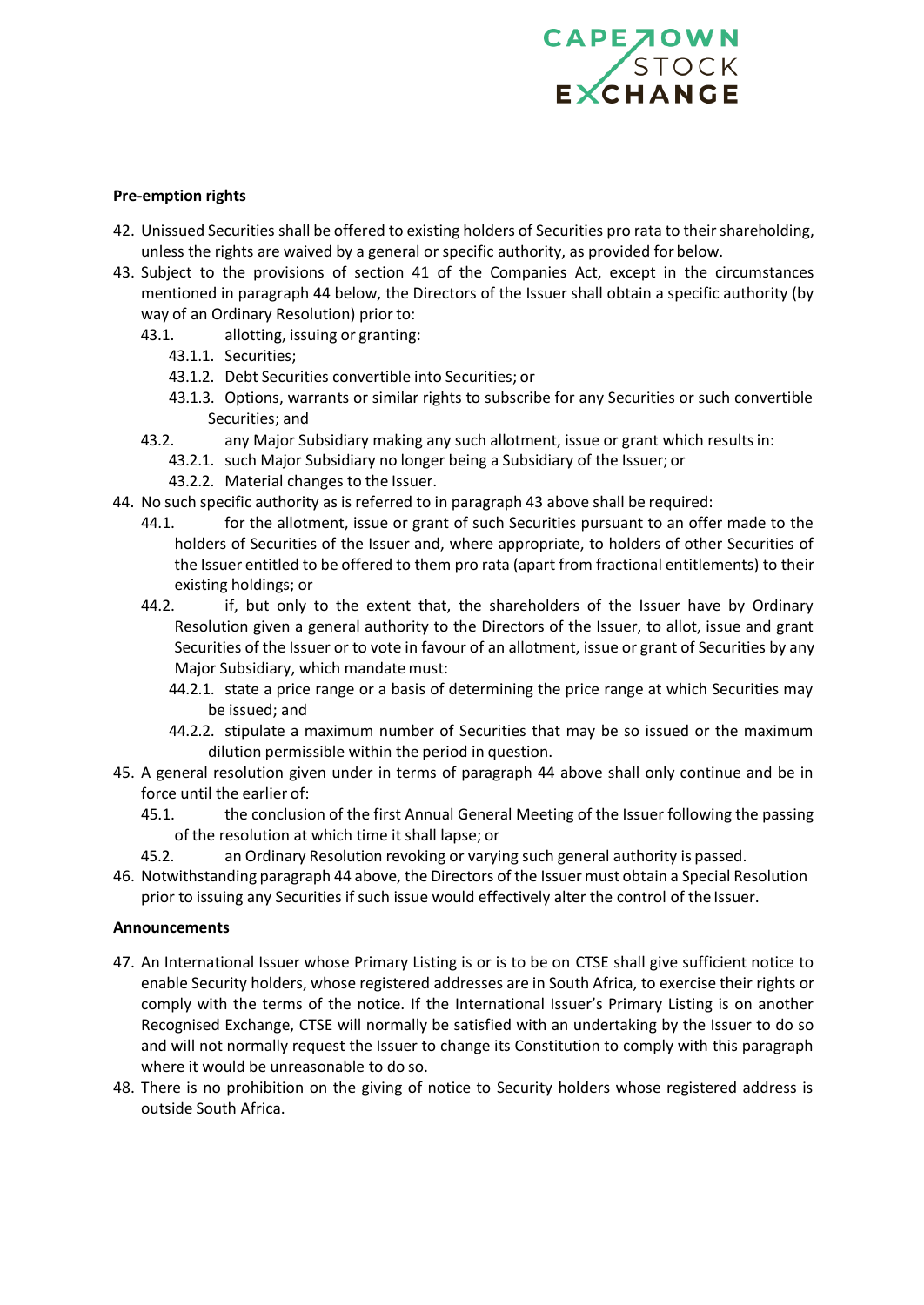

#### **Notification of Controlling Shareholder**

49. Where an Issuer has a Controlling Shareholder, CTSE may require the appointment of a sufficient number of Independent Directors and/or appropriate controls and procedures to ensure that the Issuer is at all times capable of operating and making decisions independently of the Controlling Shareholder and that all transactions between the Issuer and the Controlling Shareholder are conducted at arm's length and on a normal commercial basis.

#### **Capital structure**

- 50. The structure of the share capital of the Issuer must be stated and where such capital consists of more than one class of Security, particulars of the order in which the various classes shall rank for any distribution including by way of dividend and on a return of capital be given.
- 51. The classes of Securities and the number of Securities that the Issuer is authorised toissue.

#### **Non-voting or restricted voting Securities**

52. Where the equity capital includes Securities with different voting rights, the designation of each class of Securities, other than those with the most favourable voting rights, shall include the words "*restricted voting*" or "*limited voting*".

#### **Meetings**

- 53. There must be no prohibition or restriction on the Issuer from calling any meeting for the purposes of adhering to the Listing Requirements.
- 54. The quorum requirements provided for in Section 64 of the Companies Act must not be less than 25% (twenty five percent) and at least 3 (three) members.
- 55. Meetings to be conducted entirely by electronic communication; or one or more shareholders to participate by electronic communication in all or part of a shareholders meeting being held in person, must be permissible. The electronic communications employed must ordinarily enable all persons participating in that meeting to communicate concurrently with each other without an intermediary, and to participate reasonably effectively in themeeting.
- 56. Voting via electronic communications at shareholder meetings must be permissible.
- 57. A proxy form must be sent with the Announcement convening a meeting of shareholders to each Person entitled to vote at the meeting, and must:
	- 57.1. provide for voting through the Registry by electronic means;
	- 57.2. provide for voting on all resolutions intended to be proposed;
	- 57.3. state that a shareholder is entitled to appoint a proxy of his own choice and provide a space for insertion of the name of such proxy; and
	- 57.4. state that, if it is returned without an indication as to how the proxy shall vote on any particular matter, the proxy will exercise his dscretion as to whether, and if so how, he votes.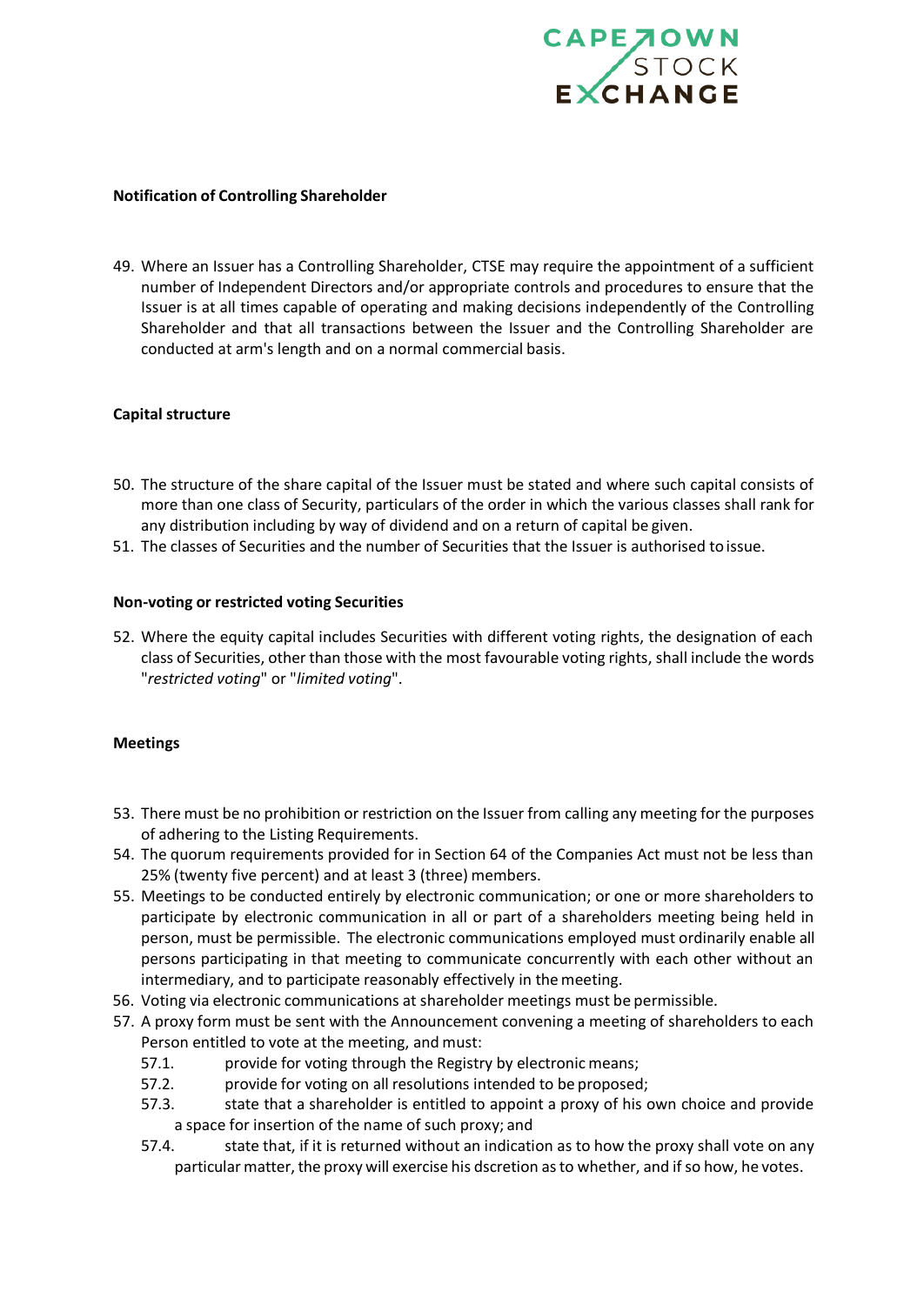

#### **Record date**

58. The record date(s) for all transactions must be in accordance with section 59 of the Companies Act and as set out in the Procedures.

#### **Annual financial statements and Annual report**

- 59. A copy of the annual financial statements (or an abridged version thereof) must be distributed to shareholders at least 21 (twenty one) Days before the date of the Annual General Meeting at which the financial statements will be presented.
- 60. An Issuer must Announce its Annual Report not less than 21 (twenty one) Days before the date of its Annual General Meeting but not later than 90 (ninety) Days after its financial year end.
- 61. The Annual Report must contain all the detail as required by the Listing Requirements.

#### **Interim reports**

62. The Constitution must provide for interim reports as per the Listing Requirements.

#### **Commission**

63. An Issuer may not pay commission exceeding 10% (ten percent) (of the proposed aggregate issue price of the Securities) to any person in consideration for them subscribing or agreeing to subscribe, whether absolutely or conditionally, for any Securities of the Issuer. Commission greater than 10% (ten percent) (of the proposed aggregate issue price of the Securities) may be permissible subject to the approval thereof by shareholders by means of a Special Resolution.

#### **Review of documents**

- 64. In addition to the specific requirements set out in these Listing Requirements, the Issuer shall submit to CTSE for review before shareholders are issued copies of:
	- 64.1. drafts of any Announcements relating to the issue of new or further Securities or any Announcements the subject matter of which may involve a change in or relate to or affect arrangements regarding trading in its Listed Securities (including a suspension of Dealings);
	- 64.2. drafts of any proposed amendments to its Constitution.
- 65. The Issuer shall not Announce or otherwise issue any of the documents referred to in paragraph 64 above if CTSE so directs.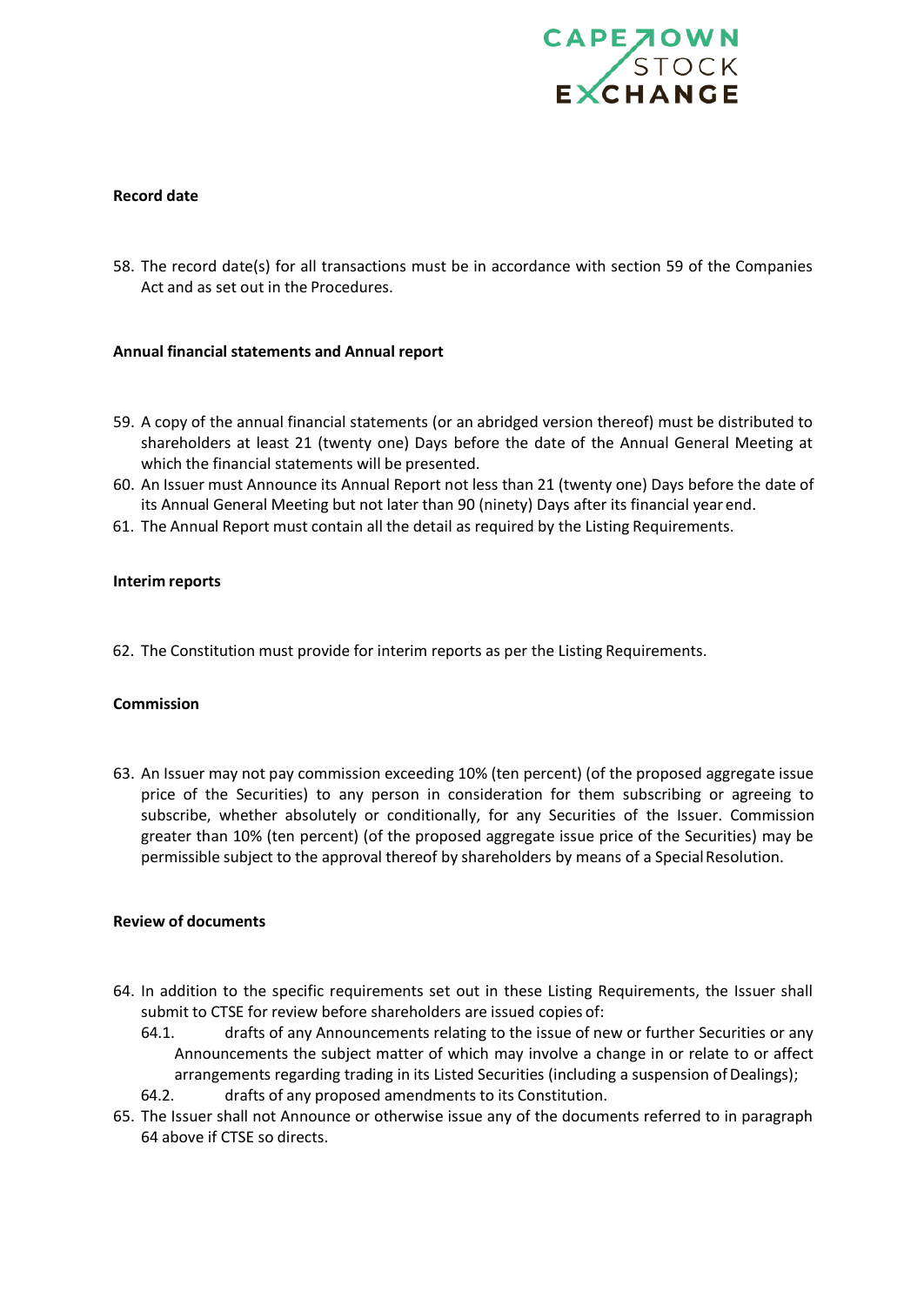

#### **Corporate Actions**

- 66. The following corporate actions must be provided for in the Constitution in accordance with the
	- Listing Requirements:<br>66.1. Substantia Substantial Transactions;
	- 66.2. Related Party Transactions; and<br>66.3. Repurchase of Securities.
	- Repurchase of Securities.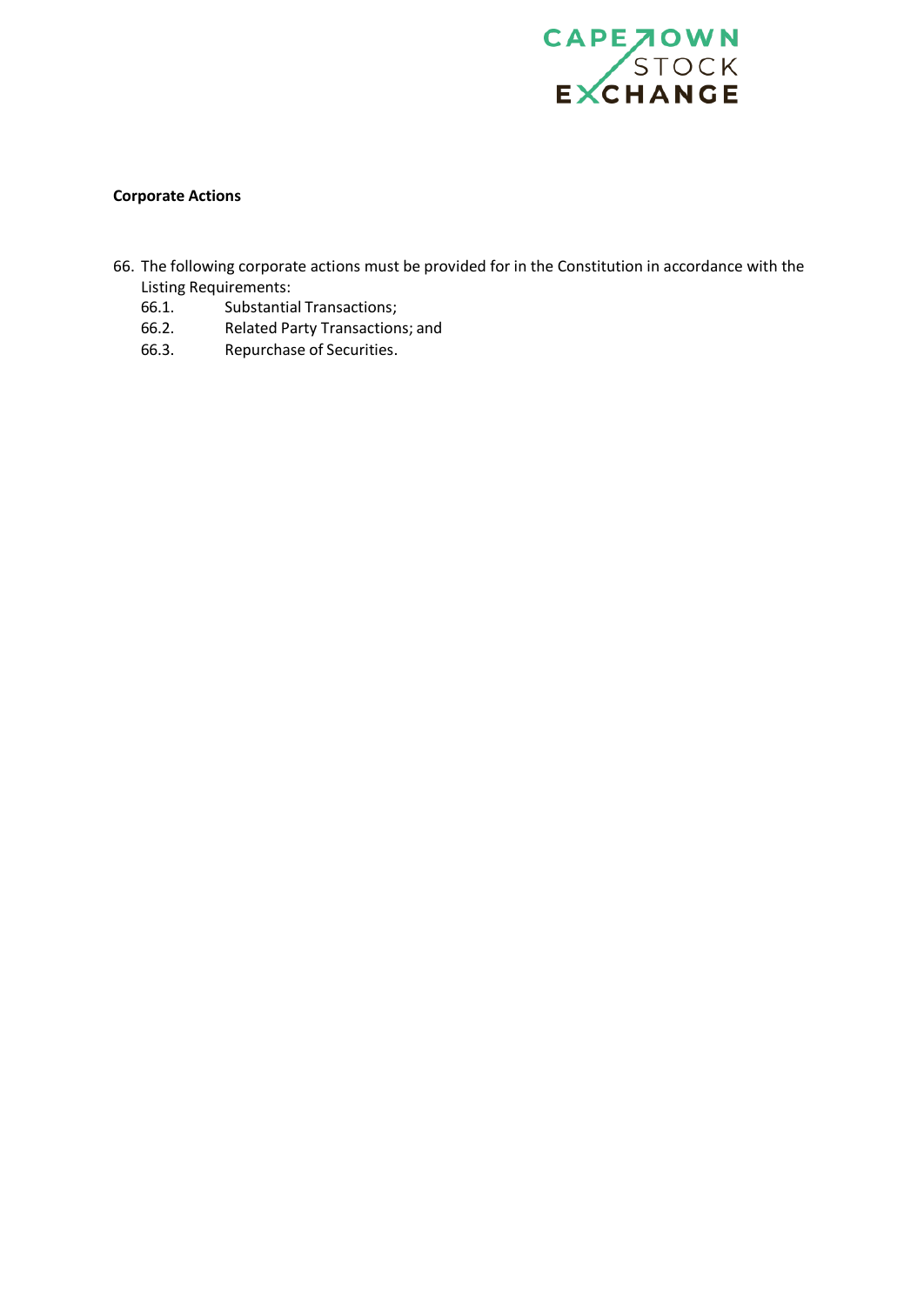

# **SCHEDULE 6: DECLARATION AND UNDERTAKING WITH REGARD TO DIRECTORS AND DIRECTORS OF MAJOR SUBSIDIARIES**

- 1. Notes:
	- (1) Please answer all questions, and if a question is answerable in the negative, please answer "No" or an appropriate negative statement. Do not leave any section blank.
	- (2) If insufficient space is provided for completion of any paragraph, additional information may be entered into on a separate sheet of paper duly signed and attached.
	- (3) Every Director of the Issuer and the Issuer's Major Subsidiaries must sign a copy of this declaration and undertaking individually and such signature must be certified as a true signature by another Director of the Issuer or the Issuer's company secretary or, where such Director is also the Issuer's company secretary, another Director of the Issuer before submission to CTSE.
	- (4) Every Director of the investment manager of the Issuer, where the Issuer is an Investment Company, must also sign a copy of this declaration and undertaking individually and such signature must be certified as a true signature by another Director or the company secretary or, where such Director is also the company secretary, another Director of the investment manager of the Issuer before submission to CTSE.
- 2. To: Issuer Regulation Committee Cape Town Stock Exchange (Pty) Ltd. ("**CTSE**")

[DATE]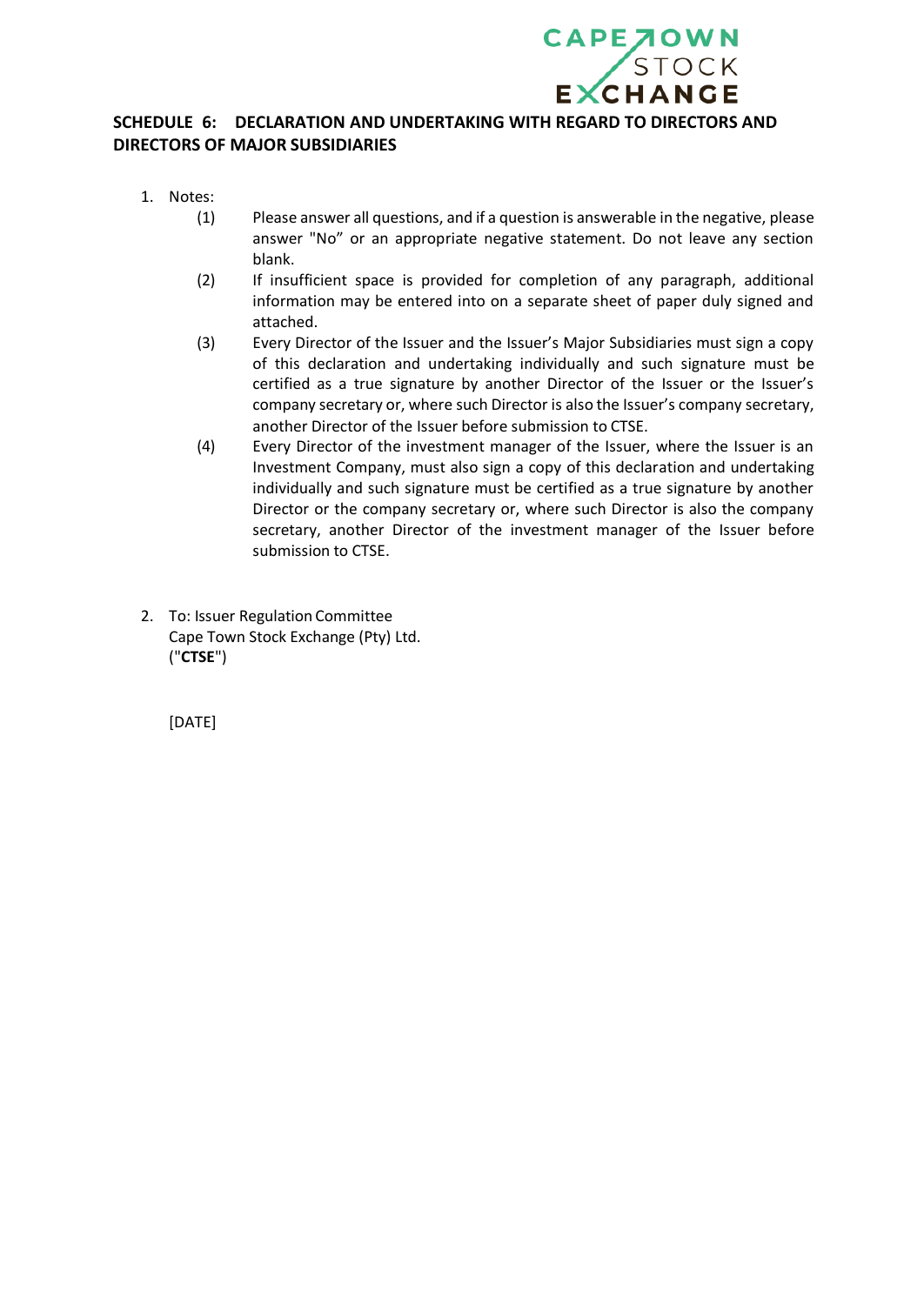

| 2. | 1. Personal details<br>Name of the Applicant or Major Subsidiary of which you are a Director and the effective date of<br>the appointment: |
|----|--------------------------------------------------------------------------------------------------------------------------------------------|
|    | 3. Surname:                                                                                                                                |
|    | 4. Former surnames, if any:                                                                                                                |
|    | Full first names:                                                                                                                          |
|    | 5. Identity number or passport number:                                                                                                     |
|    | 6. Director function and capacity:                                                                                                         |
|    | 7. Business address:                                                                                                                       |
|    | 8. Physical address:                                                                                                                       |
|    |                                                                                                                                            |

**9.** Postal address: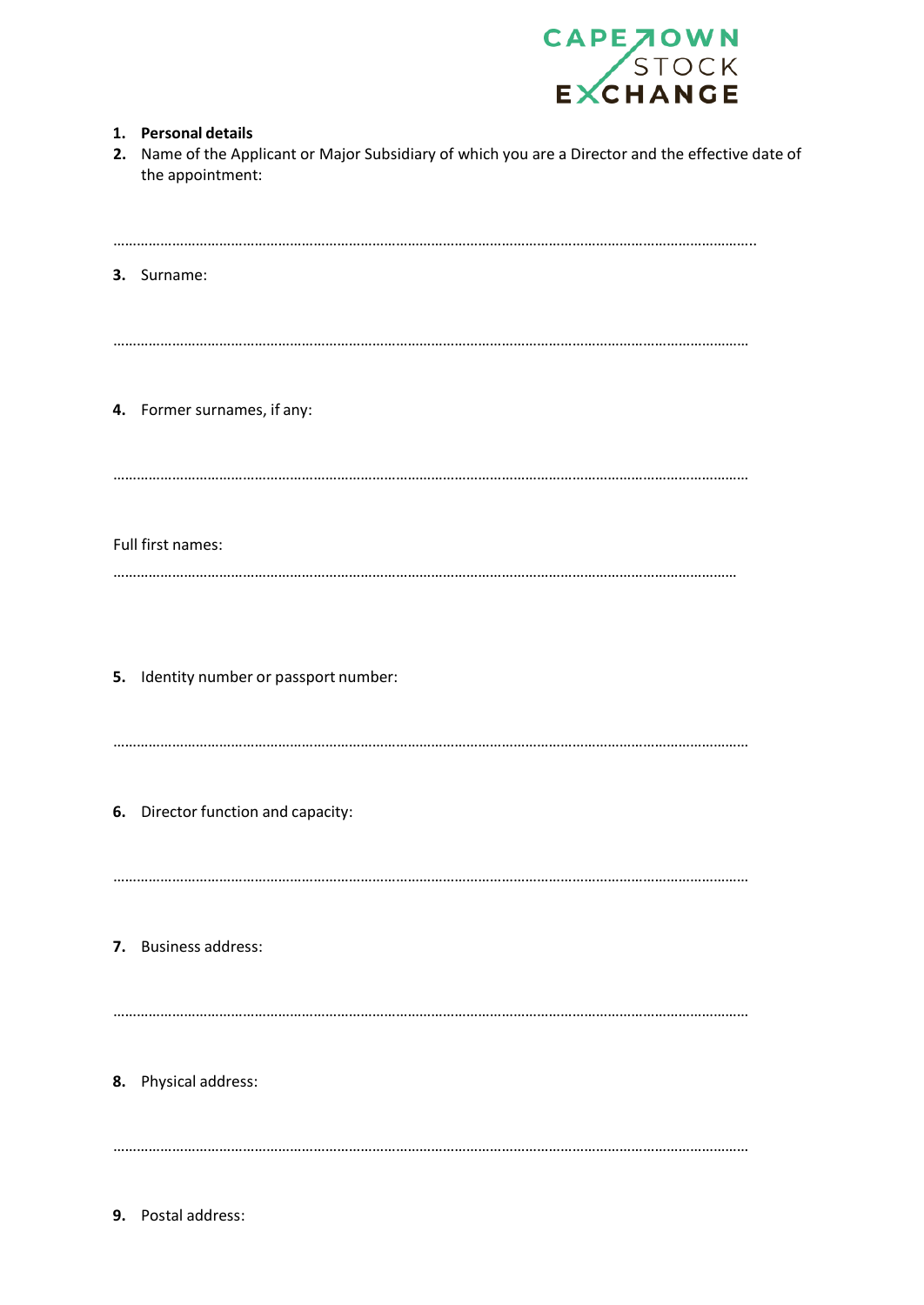

10. Telephone number (business):

...................................

Fax no.:

11. E-mail address: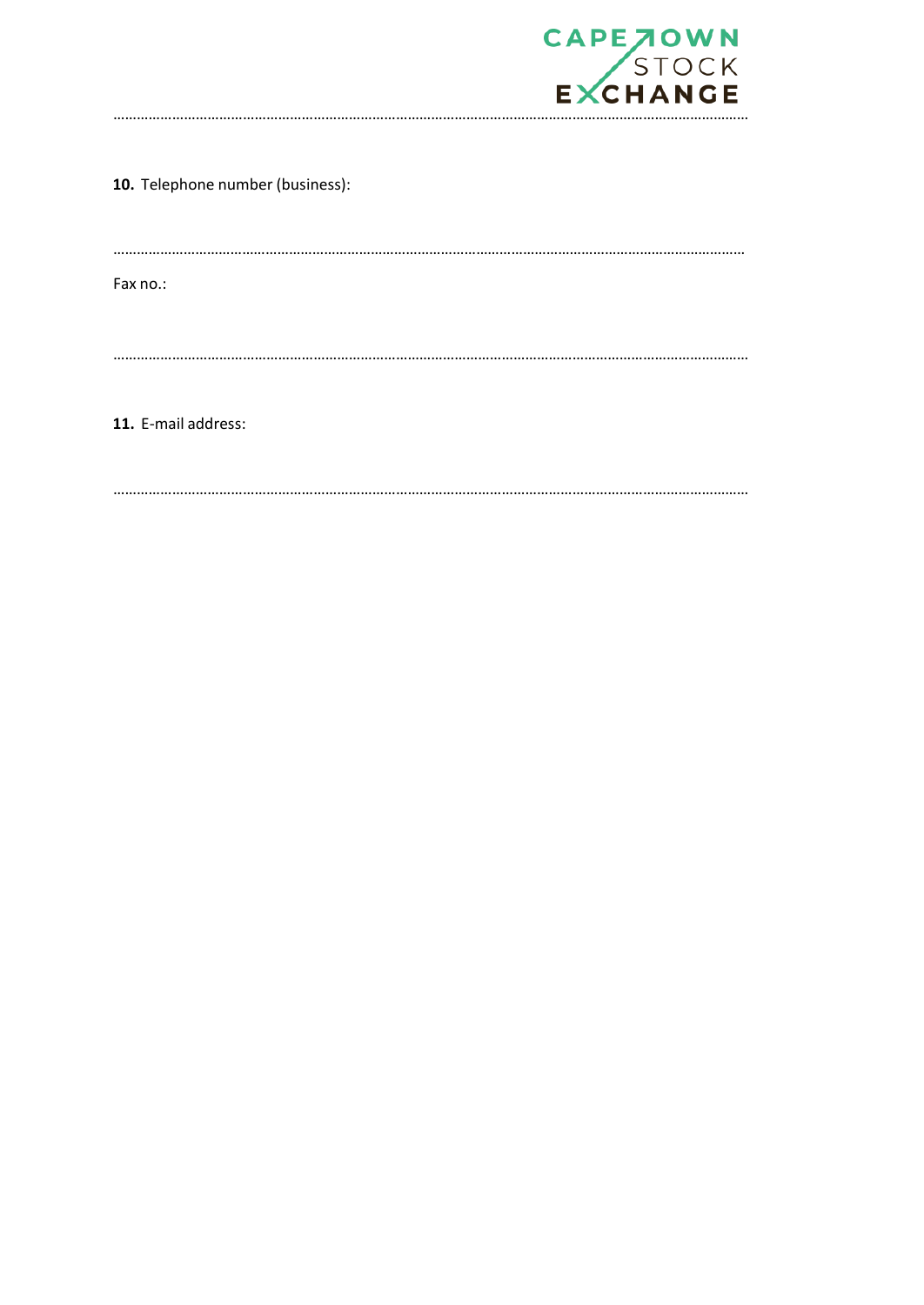

Registry account numbers:

#### **12. Qualifications and experience**

Are you a Director, or alternate Director of any other company, trustee of any trust or a partner in any partnership (including any companies and/or entities which have been liquated or deregistered)? If so, state the name of any such company or partnership, the nature of business where this is not indicated in the title, and the date you became a Director, trustee or partner.

………………………………………………………………………………………………………………………………………………

|                 | 13. Provide details of your qualifications and relevant experience.<br>14. Qualifications:                                                                                                                 |
|-----------------|------------------------------------------------------------------------------------------------------------------------------------------------------------------------------------------------------------|
|                 |                                                                                                                                                                                                            |
|                 |                                                                                                                                                                                                            |
|                 |                                                                                                                                                                                                            |
|                 |                                                                                                                                                                                                            |
|                 |                                                                                                                                                                                                            |
| 15. Experience: |                                                                                                                                                                                                            |
|                 |                                                                                                                                                                                                            |
|                 |                                                                                                                                                                                                            |
|                 |                                                                                                                                                                                                            |
|                 |                                                                                                                                                                                                            |
|                 |                                                                                                                                                                                                            |
|                 | 16. Have you ever been disqualified by a court or professional body from acting as a Director, or from<br>acting in the management or conduct of the affairs of any company? If so, give full particulars. |
|                 |                                                                                                                                                                                                            |
|                 |                                                                                                                                                                                                            |
|                 |                                                                                                                                                                                                            |
|                 |                                                                                                                                                                                                            |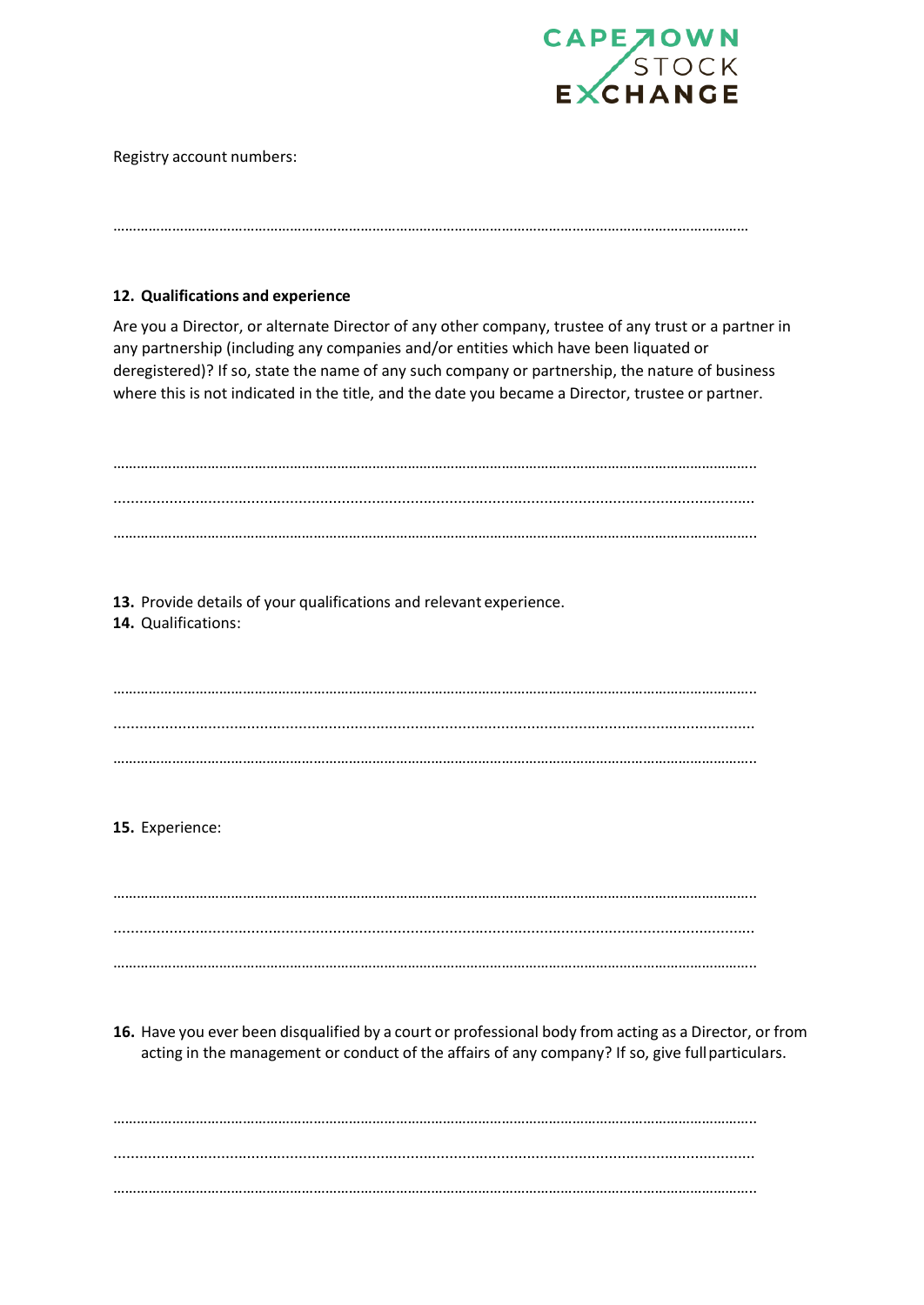

#### **17. Integrity**

**18.** Have you ever been convicted of any offence in South Africa or elsewhere resulting from dishonesty, fraud, theft, forgery, perjury, misrepresentation or embezzlement? If yes, provide details.

……………………………………………………………………………………………………………………………………………….. ..................................................................................................................................................... ………………………………………………………………………………………………………………………………………………..

**19.** Has any company been put into liquidation (whether provisionally or finally) or been placed under business rescue proceedings or had an administrator or other executor appointed during the period when you were (or within the preceding 12 (twelve) months had been) one of its Directors, or alternate Directors or equivalent position? If yes, provide details.

……………………………………………………………………………………………………………………………………………….. ..................................................................................................................................................... ………………………………………………………………………………………………………………………………………………..

**20.** Have you ever been adjudged bankrupt or sequestrated (whether provisionally or finally) in any jurisdiction? If yes, provide details.

……………………………………………………………………………………………………………………………………………….. ..................................................................................................................................................... ………………………………………………………………………………………………………………………………………………..

**21.** Have you at any time been a party to a scheme of arrangement or made any other form of compromise with your creditors? If yes, provide details.

……………………………………………………………………………………………………………………………………………….. ..................................................................................................................................................... ………………………………………………………………………………………………………………………………………………..

**22.** Have you ever been found guilty in disciplinary proceedings, by an employer or regulatory body, due to dishonest activities? If yes, provide details.

………………………………………………………………………………………………………………………………………………..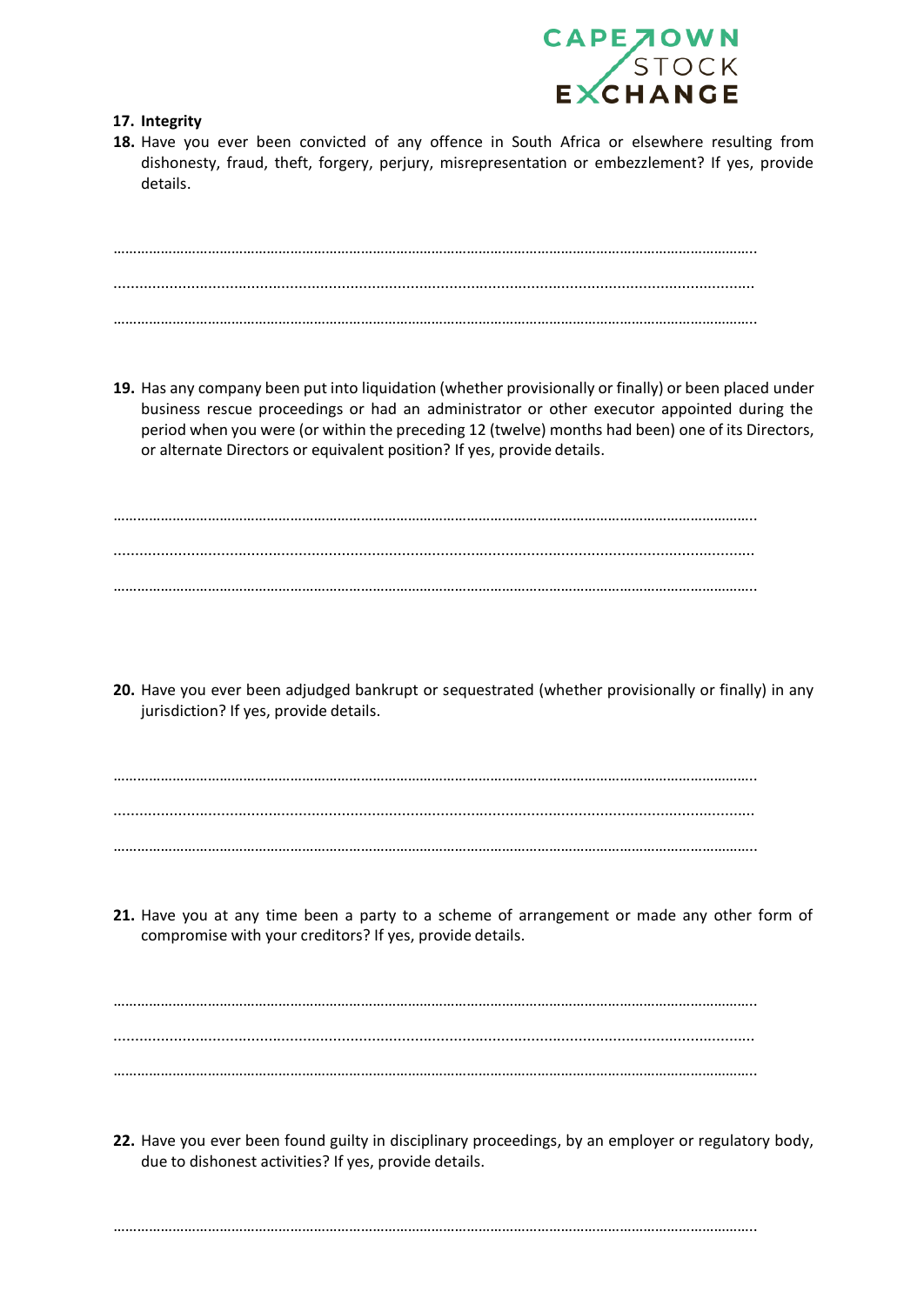

| _____ |  |
|-------|--|
|       |  |
|       |  |
|       |  |
|       |  |
|       |  |
|       |  |
|       |  |

**23.** Have you ever been barred from entry into any profession or occupation? If yes, providedetails.

………………………………………………………………………………………………………………………………………………..

……………………………………………………………………………………………………………………………………………….. ..................................................................................................................................................... ………………………………………………………………………………………………………………………………………………..

**24.** Have you at any time or has a company of which you were a Director or alternate Director or officer at the time of the offence, been convicted in any jurisdiction of any criminal offence, or an offence under the Companies Act or similar legislation in a foreign jurisdiction? All such convictions must be disclosed even though they may now be "spent convictions".

……………………………………………………………………………………………………………………………………………….. ..................................................................................................................................................... ………………………………………………………………………………………………………………………………………………..

**25.** Have you ever been removed from an office of trust, on the grounds of misconduct, involving dishonesty? If so, give full particulars.

……………………………………………………………………………………………………………………………………………….. ..................................................................................................................................................... ………………………………………………………………………………………………………………………………………………..

**26.** Has any court granted an order declaring you to be delinquent or placing you under probation in terms of Section 162 of the Companies Act and/or Section 47 of the Close Corporations Act, 1984 (Act No. 69 of 1984) or similar legislation in a foreign jurisdiction? If so, give fullparticulars.

……………………………………………………………………………………………………………………………………………….. ..................................................................................................................................................... ………………………………………………………………………………………………………………………………………………..

**27.** Herewith a list of all my Associates (including their identity numbers, registration numbers or similar identification numbers) known to me as at the date of signing this declaration: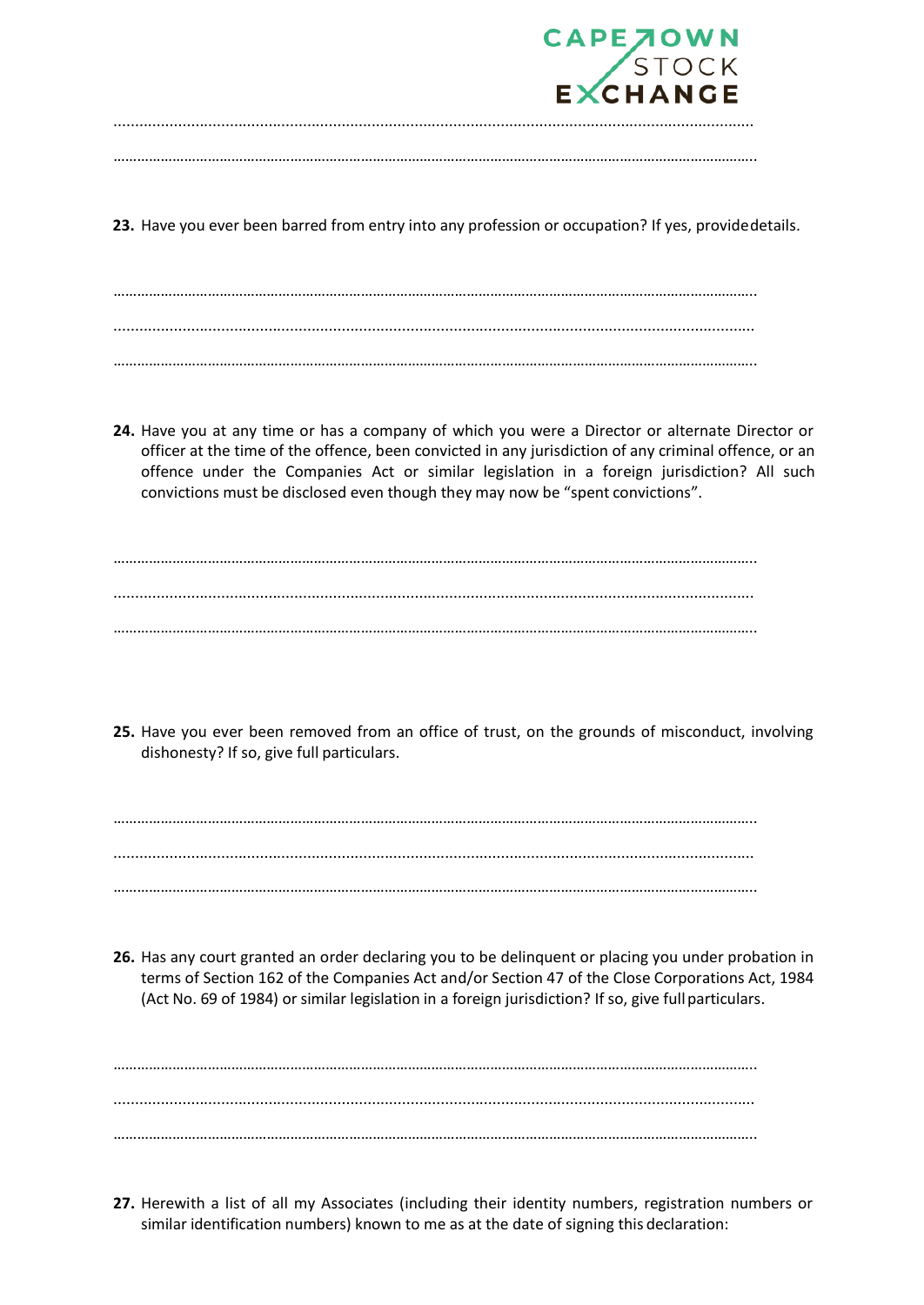

## I,………………………………………………………………………………………………………………………………………………………….

#### **28.** Director of

…………………………………………………………………………………………………………………………………………………………….

**29.** ("the **issuer**" or "**Major Subsidiary of the Issuer**") declare that, to the best of my knowledge and belief (having made due enquiry and taken all reasonable care to ensure that such is the case), the answers to all the above questions are true and I hereby authorise CTSE to disclose any of the foregoing particulars as CTSE may, in its absolute discretion, but subject to the provisions of the FMA and any applicable administrative laws, think fit. I also acknowledge that

#### ..................................................................................................................................................................

- **30.** of which I am a Director has agreed to be bound by and to comply with the Listing Requirements, and, in my capacity as a Director, I undertake and agree to discharge my duties in ensuring such compliance whilst I am a Director. I hereby further confirm and agree that the delegation of any of my duties to any sub-committee or anyone else will not absolve me of my duties and responsibilities in terms of the Listing Requirements.
- **31.** I undertake to inform CTSE as soon as I became aware of any changes to my Associates as listed inthis declaration or as soon as I become aware of any new Associates.
- **32.** I hereby also acknowledge and confirm that certain requirements contained in the Listing Requirements, affect me in my personal capacity, as well as in my capacity as a Director and undertake to be bound by and to comply with all such requirements whilst I am a Director. I undertake not to make, amend or repeal rules as contemplated in Section 15(3) of the Companies Act, in the event that such a rule would lead to a contravention of the Listing Requirements.

…………………………………………………………………………………………………………………………………………………………….

#### **33.** Signature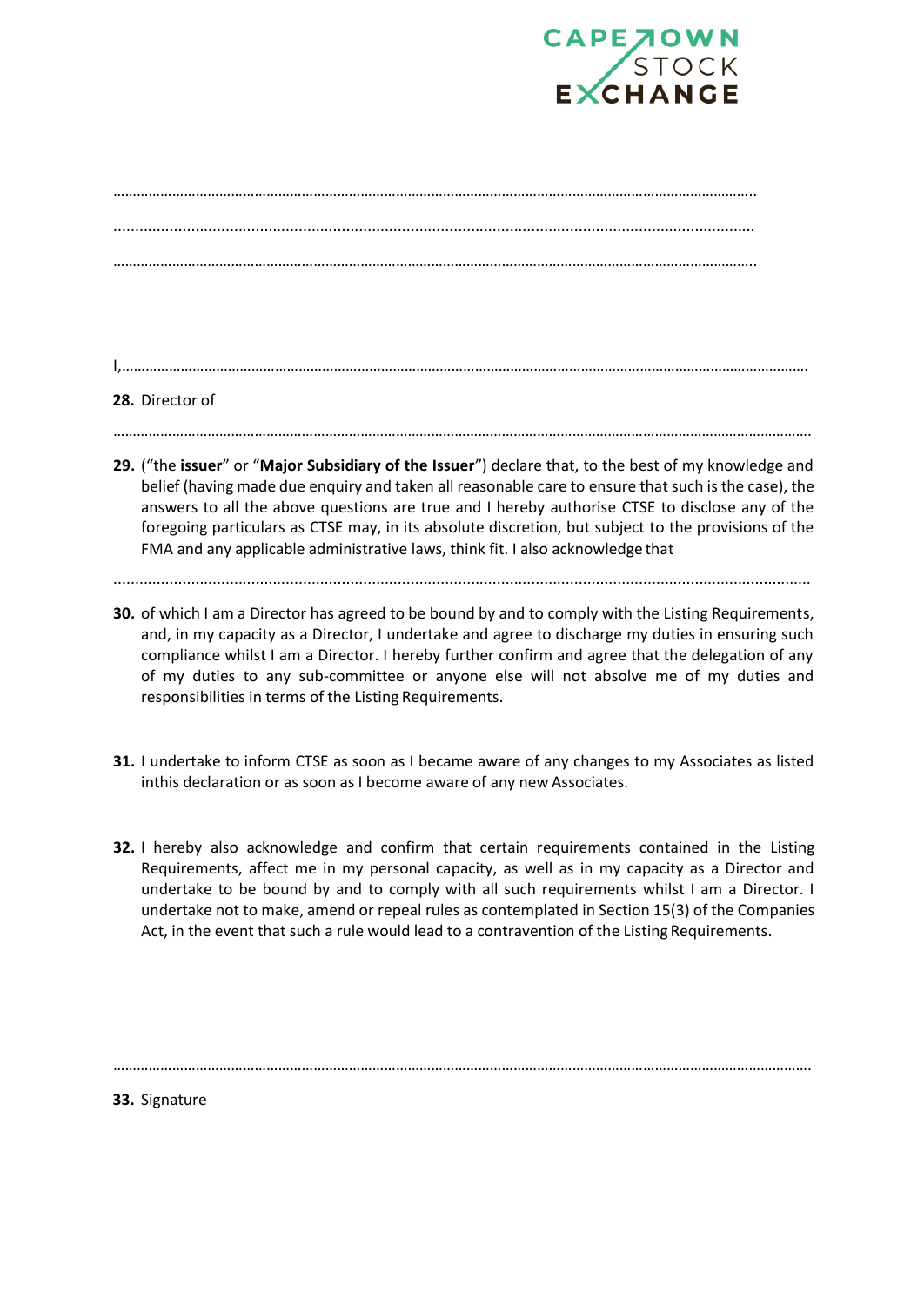

## **SCHEDULE 7: FEES**

The CTSE Fee Schedule setting out the fees payable by Issuers, Issuer Agents and Authorised Users to any CTSE group entity can be accessed on the CTSE website using thefollowing link:

[www.ctexchange.co.za](http://www.ctexchange.co.za/)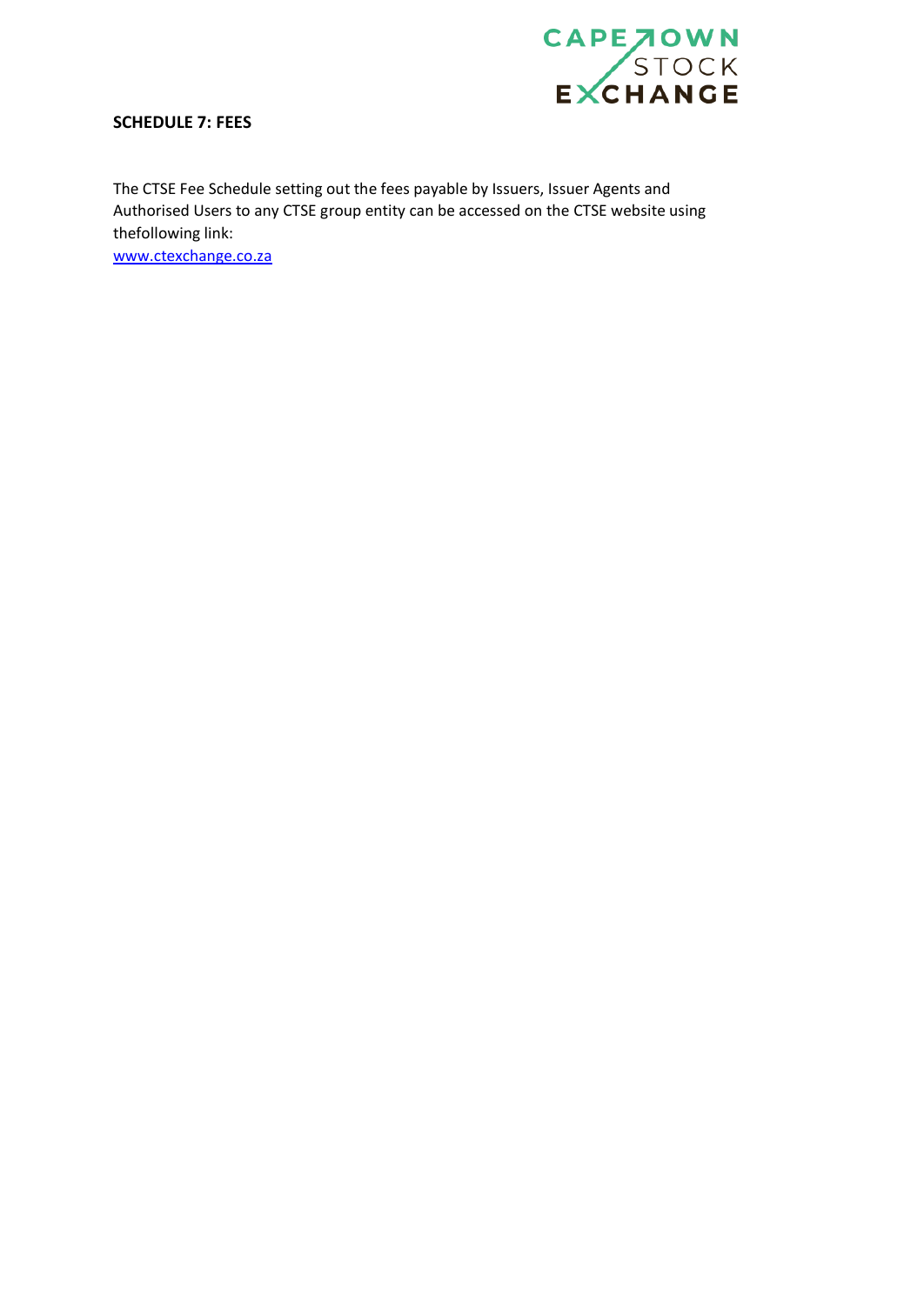#### **SCHEDULE 8: RECOGNISED EXCHANGES**



A recognised Exchange for the purpose of the CTSE Equity Listing Requirements is an exchange acceptable to the CTSE Board which is preferably a Member of the World Federation of Exchanges (a private company limited by guarantee established inthe United Kingdom which operates as a non-profit organisation and represents market infrastructure providers and its members ("**World Federation of Exchanges**")) and has listing requirements (or equivalent rules) that are comparable to theCTSE Equity Listing Requirements.

An exchange who is not a Member of the World Federation of Exchanges or is an Affiliate of the World Federation of Exchanges will be considered by the CTSE Board on a case-by-case basis on request by an Applicant with a Primary Listing onsuch an exchange.

In making its determination to include an exchange in the list of Recognised Exchanges, the CTSE Board will consider thelisting requirements (or equivalent rules) of such exchange and assess the extent to which such listing requirements arecomparable to the CTSE Equity Listing Requirements and therefore suitable to be included in the list of Recognised Exchanges. In making such assessment, the CTSE Board will consider various factors, including *inter alia*:

- - the publication of financial results and financial statements;
- - the treatment of corporate actions;
- - the announcement of price sensitive information;
- - the equitable treatment of investors; and
- - the alignment to the principles of the CTSE Equity Listing Requirements. The list of Recognised Exchanges is set out below:
- 1. (i) The Australian Securities Exchange
- 2. (ii) The London Stock Exchange
- 3. (iii) The New York Stock Exchange and NYSE Euronext
- 4. (iv) Stock Exchange of Mauritius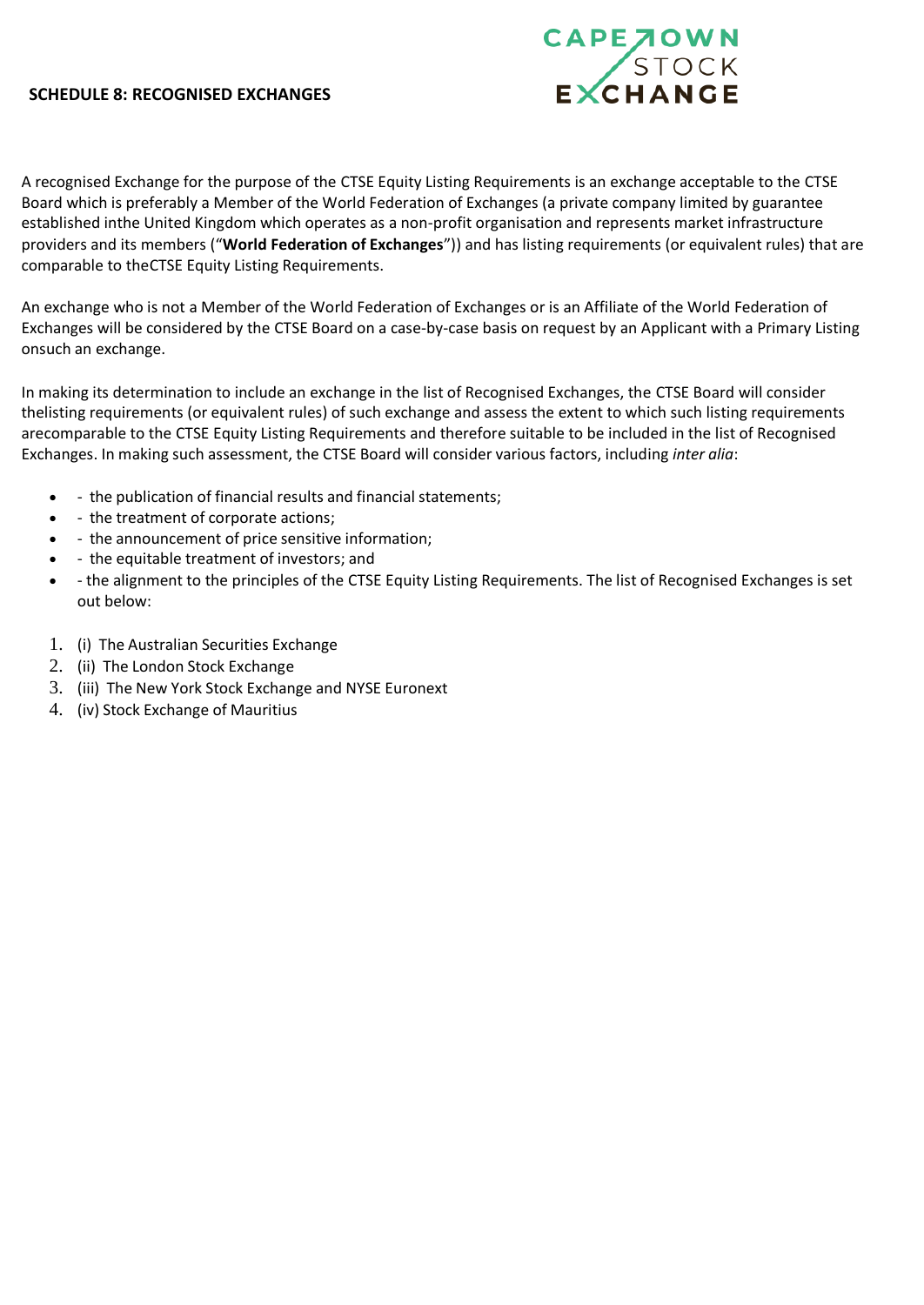## **SCHEDULE 9: REPORTING ACCOUNTANT'S UNDERTAKING**



## **[TO BE TRANSPOSED ON TO THE AUDIT FIRM OR THE REPORTING ACCOUNTANT'S LETTERHEAD]**

To: [NAME OF THE ISSUER] ("**the Issuer**")

[DATE]

The undersigned, on behalf of [NAME OF AUDIT FIRM] and in my capacity as Reporting Accountant [NAME OF INDIVIDUAL AUDITOR] hereby undertake that we shall inform Cape Town Stock Exchange (Proprietary) Limited and the Issuer promptly and without delay in detail of any sanction issued by our regulatory body against us as an audit firm and/or individual auditor.

| Signature |
|-----------|
|           |
|           |
|           |
|           |
|           |